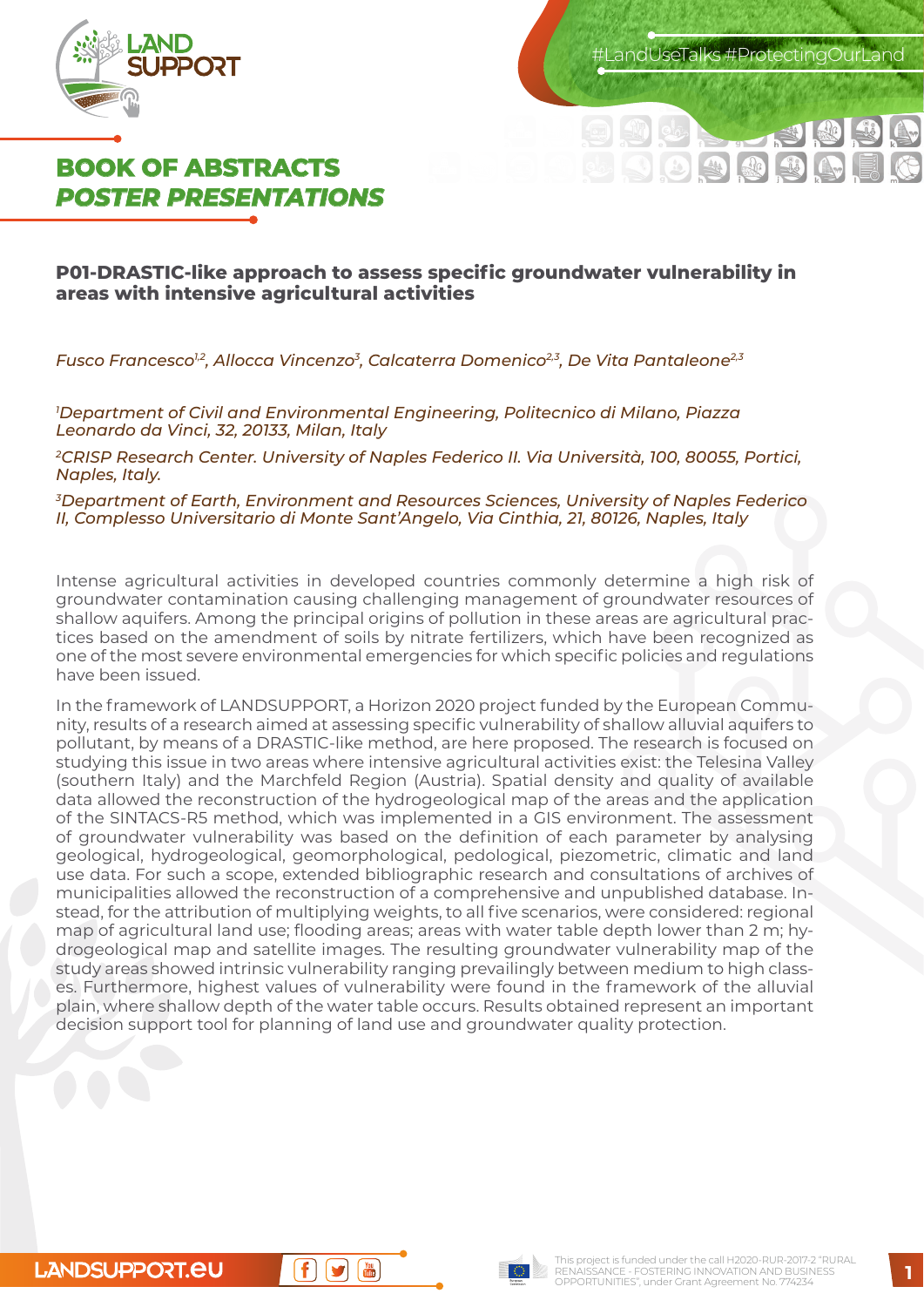### **P02-Parametric and numerical approaches to assess groundwater vulnerability to pollution in alluvial areas.**

*Francesco Fusco1,2, Vincenzo Allocca3, Marialaura Bancheri4, Angelo Basile4, Domenico*  Calcaterra<sup>2,3</sup>, Antonio Coppola<sup>5</sup>, Martin Neuwirth<sup>6</sup>, Angela Puig Sirera<sup>4</sup>, Fabio Terribile<sup>27</sup>, *Pantaleone De Vita2,3*

*1 Department of Civil and Environmental Engineering, Politecnico di Milano, Piazza Leonardo da Vinci, 32, 20133, Milan, Italy*

*2CRISP Research Center. University of Naples Federico II. Via Università, 100, 80055, Portici, Naples, Italy.*

*3Department of Earth, Environment and Resources Sciences, University of Naples Federico II, Complesso Universitario di Monte Sant'Angelo, Via Cinthia, 21, 80126, Naples, Italy*

*4Institute for Mediterranean Agricultural and Forestry Systems (ISAFOM), National Research Council (CNR), Portici, NA, Italy*

*5School of Agricultural, Forestry, Food and Environmental Sciences (SAFE), Hydraulics Division, University of Basilicata, Potenza*

*6Umweltbundesamt – Environment Agency Austria (EAA), Wien, Austria*

*7Department of Agriculture. University of Naples Federico II. Via Università, 100, 80055, Portici, Naples, Italy.*

Industrial and agricultural activities represent the main causes of decaying of hydro-chemical quality of groundwater, which represents the most important source of drinking water in developed countries. Thus, assessing of groundwater vulnerability is a crucial aspect for land management aimed at the safeguard of groundwater resources, because expressing the potential impact of pollutants, depending on hydrogeological conditions and processes occurring in the unsaturated and saturated zones. In the framework of the Horizon 2020 Land-Support project, the study presented here contributed to implement tools for a geoSpatial DSS (S-DSS) dedicated to groundwater vulnerability assessment. For such scope, the study is specifically focused on estimating groundwater vulnerability to pollution of shallow aquifers where agricultural and livestock productions cause a very high risk of groundwater pollution. The goal was to estimate and map intrinsic aquifer vulnerability to generic pollutants of representative shallow alluvial aquifer characterizing the Marchfeld region (northeast of Vienna, Austria). To reach the achievement, three different approaches were used: a parametric method, i.e., the SINTACS-R5, a transfer function approach, i.e., the TFM model and, a process-based numerical model, the Flow-Hages model. Specifically: the SINTACS method was applied to estimate intrinsic groundwater vulnerability of the shallow alluvial aquifers characterizing the area; TFM method was applied for the assessment of the mean travel times of a generic non-reactive pollutant, considering a grass cover, through the unsaturated zone till the water table depth; finally, considering the same generic non-reactive pollutant and a grass cover, the Flow-Hages model allowed to simulate the output breakthrough curves, evaluating the time arrival of the peak at the groundwater table depth.

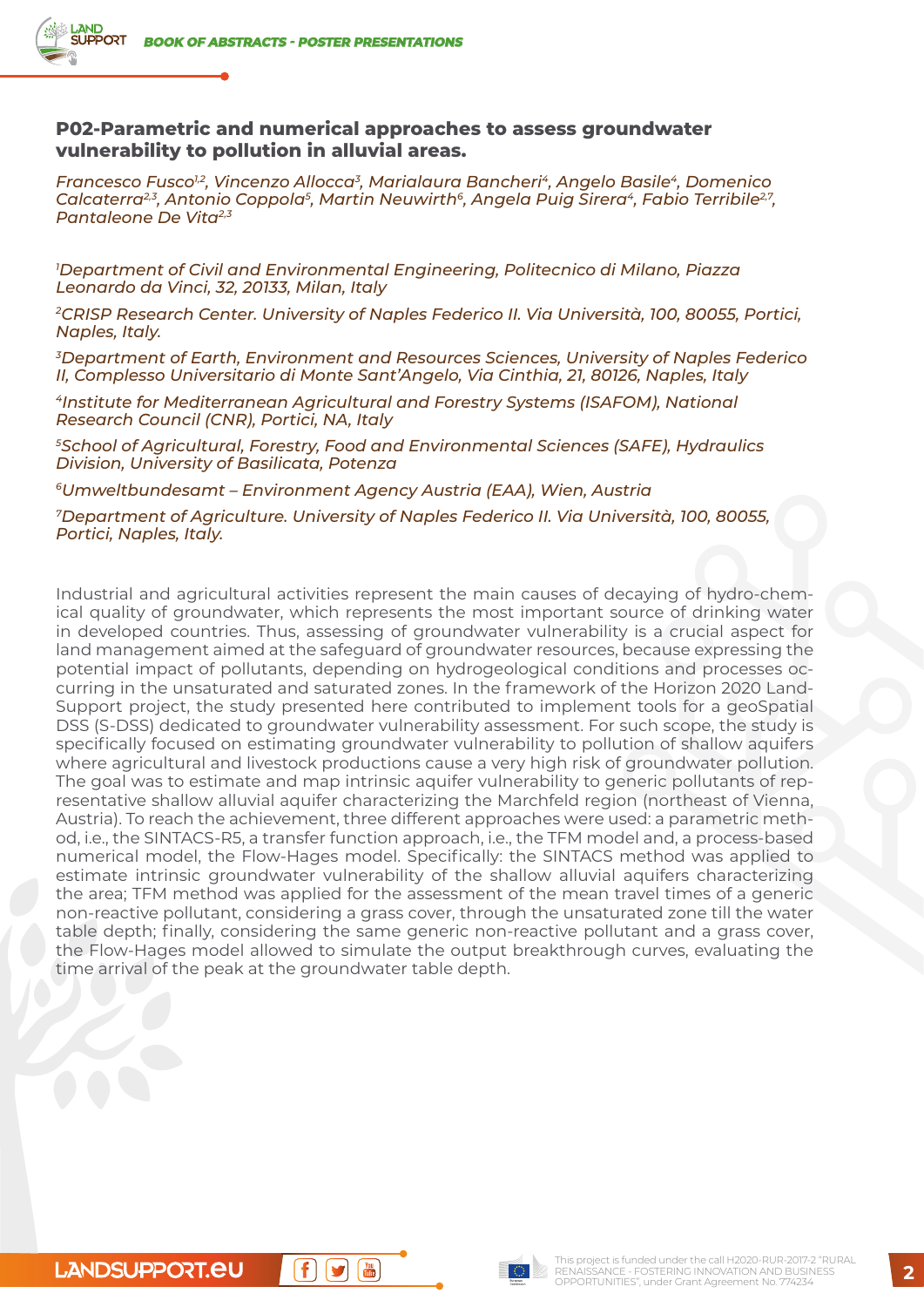## **P03-The ecological agricultural practices contribute to maintain the soil quality: A study case on grapevine crop in a Mediterranean agroforest area.**

*Frijola, M.; Arcenegui, V.; García-Carmona, M.; Mataix-Solera J., García-Orenes, F\*. Dpto. Agroquímica y Medio Ambiente. Unversidad Miguel Hernández*

*\**fuensanta.garcia@umh.es

### *Edificio Alcudia, Avda. Universidad s/n 03202 Elche, Alicante. SPAIN.*

The agricultural soil managements have a key influence on the status of soil quality, especially in the Mediterranean area, where inadequate agricultural practices is one of the main causes of soil degradation and diminution of its biological quality, which is more fragile under the semiarid conditions.

Soil microbial populations and their functions related to nutrient cycling contribute substantially to the regulation of soil fertility and the sustainability of agroecosystems. A field experiment was performed on a forest area located in "Mas de Sella" , a mountain area in Alicante province (Spain) at 840 m a.s.l. The aim of the experiment was to evaluate the quality soil status at two different agricultural managements in a crop of grapevine: one ecological with organic application of rest of pruning branches (E), and one conventional with mineral fertilization NPK (C). Both treatments were compared with the adjacent forest soil (F) considered undisturbed and the soil reference. Different parameters that are used to evaluate the soil quality status as were analyzed: soil microbial biomass, soil microbial activity (basal respiration, and enzymatic activities: dehydrogenase, protease, urease, -glucosidase and phosphatase), soil aggregate stability and also the organic carbon and nitrogen contents. The results have revealed that ecological management increased microbial biomass, and stimulated microbial activity, when compared with inorganic fertilization. In addition, the soil under ecological management showed better soil structure with a higher percentage of aggregate stability. The values of the soil samples from ecological management are closer to the results obtained in the same properties studied on forest soil, used as reference. This study shows that the application of organic residues in the context of ecological management represents an adequate solution for the sustainable maintenance of quality agricultural soils under Mediterranean conditions.

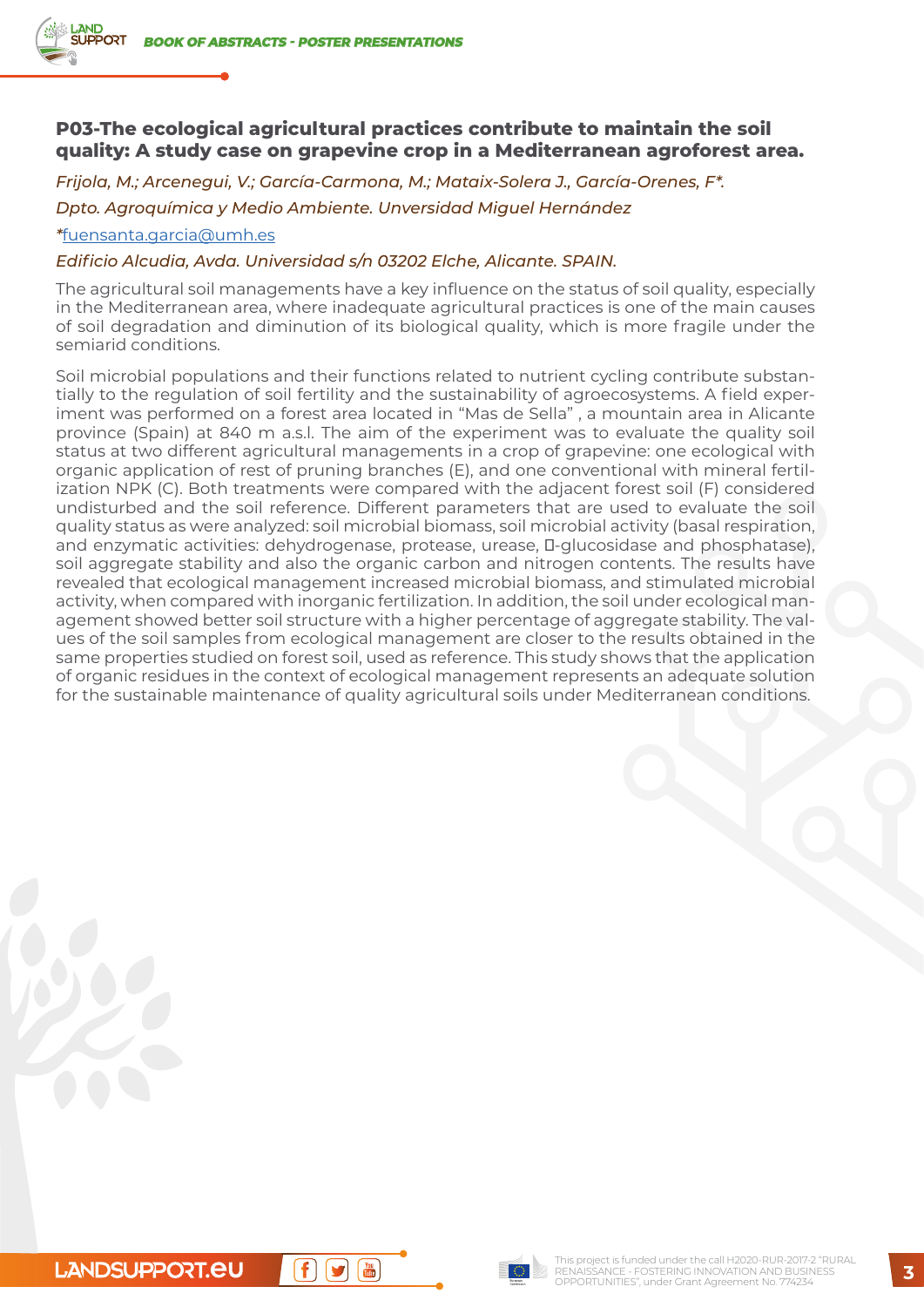### **P04- Assessing the groundwater vulnerability to nitrate pollution within the geospatial decision support system LandSupport**

*Marialaura Bancheri, Alessia Perego, Marco Botta, Giuliano Langella, Federica Cavaliere, Daniele Lezzi, Daniele Dalla Torre, Carlo De Michele, Francesco Fusco, Piero Manna, Florindo Antonio Mileti, Harald Loishandl-Weisz, Tamás Hermann, Pantaleone De Vita, Vincenzo Allocca, Marco Acutis, Antonio Coppola, Fabio Terribile & Angelo Basile*

This work presents the new web-based, freely-available dynamical tool, named the *nitrate fate tool*, developed within the geospatial Decision Support system (DSS) of LandSupport, for the assessment of groundwater vulnerability to nitrate pollution. The tool is based on the coupling of the ARMOSA model and the extended transfer function model (TFM-ext). The first is used to simulate the crop growth dynamics and the consequent nitrate leaching within the rooting depth of the soil, where the biological activity happens and whereby Nitrogen is converted from one form to another. Then its outcomes feed the TFM-ext model to assess the transport of nitrate through the unsaturated zone till the groundwater table depth. The tool has also been extended using the COMPSs programming framework, that allows to parallelize the execution of multiple model runs. Principal inputs of the tool are: soil physical and hydrological properties, climate, type of crops and their management (tillage, irrigation, fertilization and residual management) and the groundwater table depth. Results of the model are shown through the LandSupport GUI both as coloured maps, representing the concentration of nitrate at the arrival to the water table at the end of the simulation period, and as cumulative charts of the solute arrival at the depth of interest. The work presents the tool implementation for three case studies, with different spatial scales and pedo-climatic conditions: Regione Campania, IT, Marchfeld, AT, Zala County, HU. These are shown as examples of application of the LandSupport DSS in supporting the Water and Nitrate directives, demonstrating that it represents a valuable instrument for public authorities, environmental planners, as well as agricultural extension services.

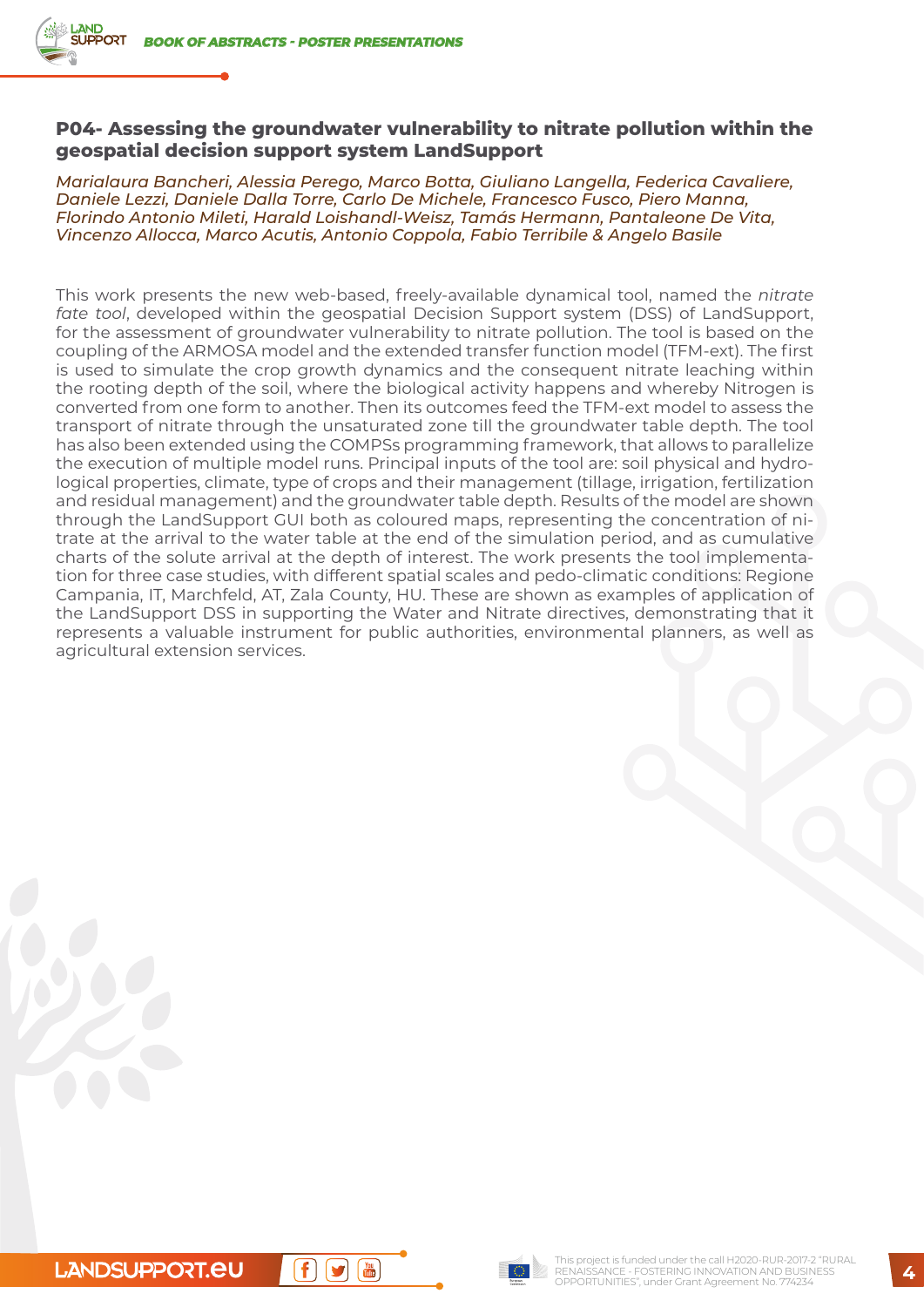### **P05-Assessing the groundwater vulnerability to pesticide pollution within the geospatial decision support system LandSupport**

*Marialaura Bancheri, Giuliano Langella, Daniele Dalla Torre, Federica Cavaliere, Daniele Lezzi, Carlo De Michele, Francesco Fusco, Antonietta Agrillo, Roberto De Mascellis, Piero Manna, Florindo Antonio Mileti, Taoufik Hermassi, Quang Bao Le, Claudio Zucca, Harald Loishandl-Weisz, Tamás Hermann, Pantaleone De Vita, Vincenzo Allocca, Antonio Coppola, Fabio Terribile & Angelo Basile*

This work presents the new web-based, freely-available dynamical tool, named the *pesticide fate tool*, developed within the geospatial Decision Support system (DSS) of LandSupport, for the assessment of groundwater vulnerability to pesticides. The tool is based on the extended transfer function model, specifically expanded to consider the transport of reactive solutes, such as pesticides. The tool has also been extended using the COMPSs programming framework, that allows to parallelize the execution of multiple model runs. Principal inputs of the tool are: soil physical and hydrological properties, climate, groundwater table depth, type of crops and related pesticides in terms of their quantities and time of application. Results of the model are shown through the LandSupport GUI both as coloured maps, representing the relative concentration of pesticide at the arrival to the water table at the end of the simulation period, and as cumulative charts of the solute arrival at the depth of interest. The work presents the tool implementation for five case studies, with different spatial scales and pedo-climatic conditions: Valle Telesina and Regione Campania, IT, Marchfeld, AT, Zala County, HU, and Rmel, TU. These are shown as examples of application of the LandSupport DSS in supporting the Water and Pesticides directives, demonstrating that it represents a valuable instrument for public authorities, environmental planners, as well as agricultural extension services.

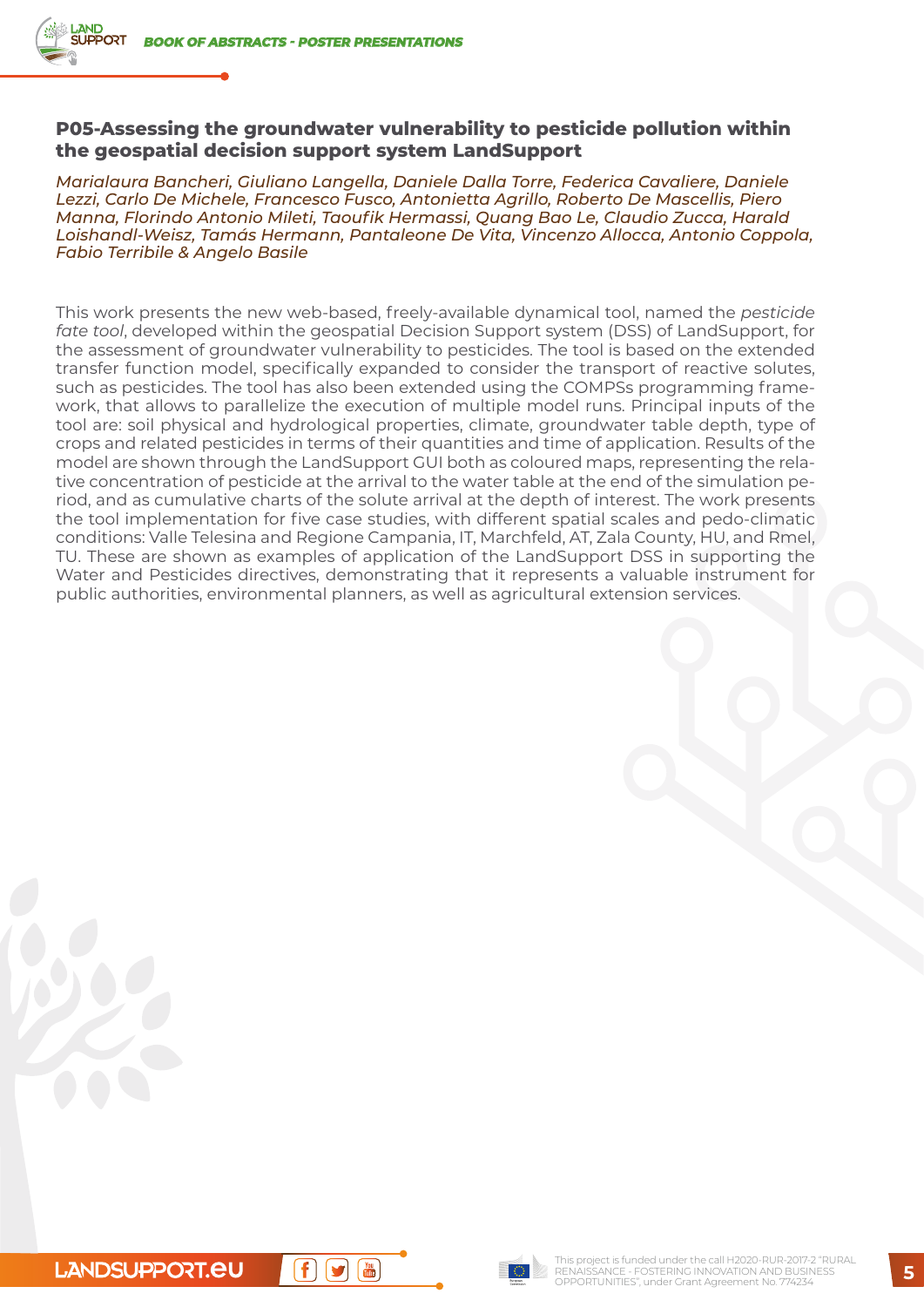

# **P06-Landsupport for urban regeneration of green public spaces**

#### *Marichela Sepe,*

### marichela.sepe@ismed.cnr.it

#### *ISMed-National Research Council Naples-Italy*

Spatial planning increasingly faces the growing complexity of the environmental problems of the territory. This requires very broad knowledge in very different fields and suitable working tools.

In this complex scenario, new opportunities are opening up today thanks to the development of geospatial decision support systems that use new IT technologies such as Geospatial CyberInfrastructure (GCI).

These platforms can support the acquisition and management of both static, advanced and dynamic geospatial data, data mining, and of scenario analysis applications. All potentially accessible via the Web and with a great potential towards trans-disciplinarity.

These systems, among which Landsupport is one of the most innovative, strongly contribute to better planning at small and large scale, to implementing urban policies, to drafting urban plans, all with the aim to reach a greater environmental sustainability. In this context, the Landsupport platform constitutes an important tool for the regeneration of public spaces and the construction of suitable policies to support their sustainable use and management. This is also in line with the 17 SDGs and the principles of the New Urban Agenda including: 14 (c) Ensure environmental sustainability by promoting clean energy and sustainable use of land and resources in urban development, by protecting ecosystems and biodiversity, including adopting healthy lifestyles in harmony with nature, by promoting sustainable consumption and production patterns, by building urban resilience, by reducing disaster risks and by mitigating and adapting to climate change.

Starting from these premises, the aims of this study are: to illustrate the keywords for the construction of a common language between those who deal with the territory and in particular with green spaces in the various disciplines; to understand how Landsupport can contribute in the construction of policies for the sustainable regeneration of green spaces; what are any obstacles or problems.

To this end, in addition to the keywords, two current methodological approaches will be illustrated, created for urban spaces, but also usable for green spaces, namely: the 15-minutes place approach that means a place able to offer to all its inhabitants everything they need to live, work and have fun to be reached on foot in no more than 15 minutes; and the flexible one that is based on dynamic tools for landscape, architectural and urban planning and design, which are able to allow changes in the course of implementation of those projects.

The study is completed by an illustration of Landsupport's potentials for policies and some updates to the platform that could further improve its use for these features.

### **Bibliography**

*Moccia F.D., Sepe M., Basile A., Terribile F. (2018), Sistemi di supporto alle decisioni applicati alla pianificazione urbanistica: prospettive, opportunità' e difficoltà, Urbanistica Informazioni, n. 278 s.i.*

*Moreno, C. (2020), Et après ? #30 Vie urbaine et proximité à l'heure du COVID-19, Paris: Edition de L'Observatoire CRA Associati (2018), The Dynamic Street, https://carloratti.com/project/the-dynamic-street/*

*Croucher, K., Myers, L. and Bretherton, J. (2007), The links between greenspace and health: A critical literature review, Stirling: Greenspace Scotland.*

*Sepe, M. (2021), 'Covid-19 pandemic and public spaces: improving quality and flexibility for healthier places', Urban Design International 26(2): 159–173*

*Sepe, M. (2020a), 'Regenerating Places Sustainably: the Healthy Urban Design', International Journal of sustainable development and planning, 15 (1):14-27*

*Terribile F, Agrillo A, Bonfante A, Buscemi G, Colandrea M, D'Antonio A, De Mascellis R, De Michele C, Langella G, Manna P, Marotta L, Mileti FA, Minieri L, Orefice N, Valentini S, Vingiani S, Basile A. 2015. A Web-based spatial decision supporting system for land management and soil conservation. Solid Earth 6: 903-928. DOI:10.5194/se-6-903-2015.*

*Xiang WN, Clarke KC. 2003. The use of scenarios in land-use planning. Environmental Planning B 30 (6): 885–909. DOI:10.1068/b2945*

*Yang C, Raskin R, Goodchild M, Gahegan M. 2010. Geospatial Cyberinfrastructure: Past, present and future. Computers Environment and Urban Systems 34: 264–277. http://dx.doi.org/10.1016/j.compenvurbsys.2010.04.001*







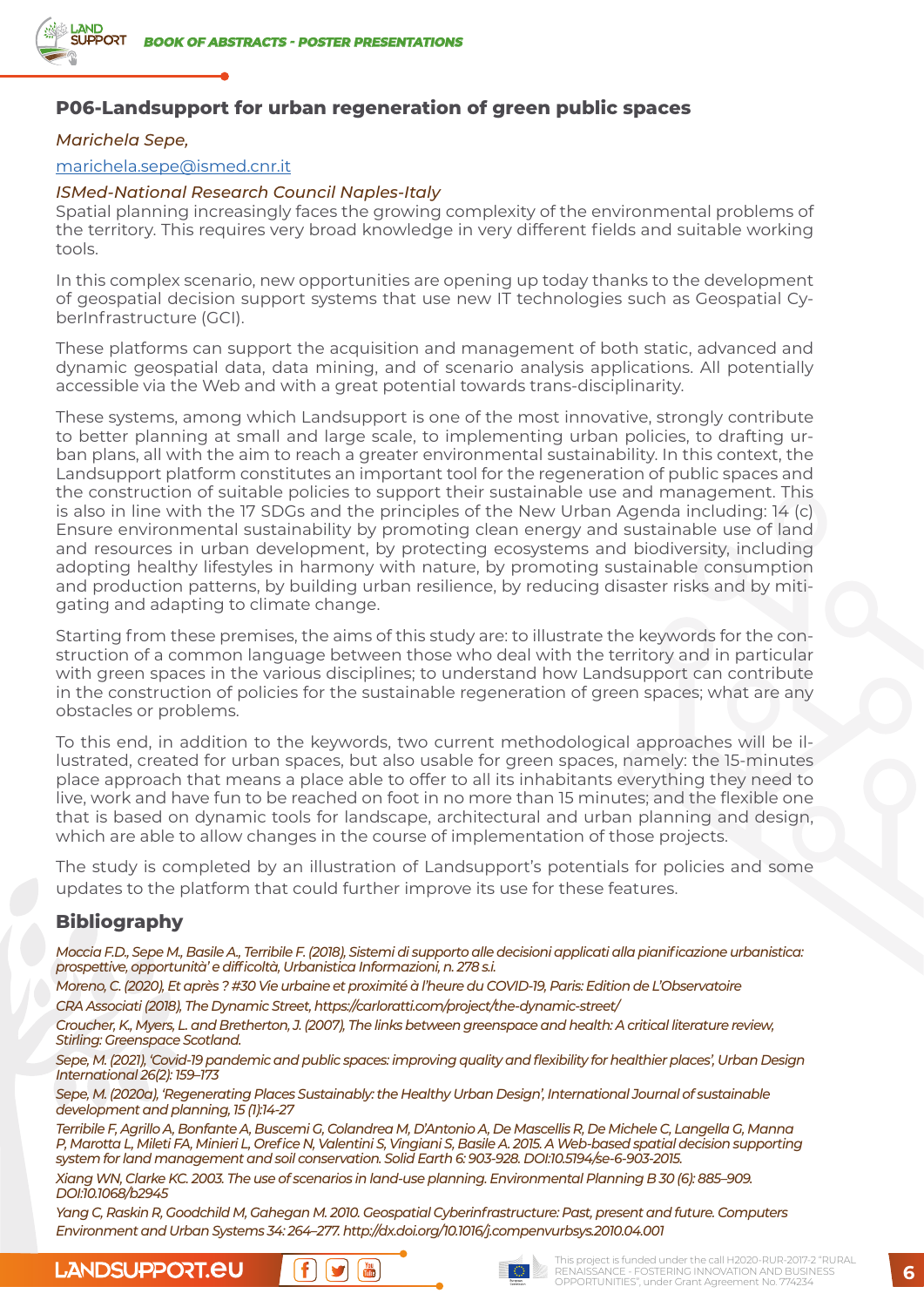# **P07-Machine Learning Forest Simulator (MLFS): New tool for assessing the state of future forests**

Jevšenak Jernej<sup>1</sup>\*, Vangi Elia<sup>2</sup>, Arnič Domen<sup>1</sup>, Krajnc Luka<sup>1</sup>, D'Amico Giovanni<sup>2</sup>, Ferlan Mitja<sup>1</sup>, *Simončič Primož1 , Chirici Gherardo2, Skudnik Mitja1*

*1 Slovenian Forestry Institute, Večna pot 2, 1000 Ljubljana, Slovenia 2University of Florence, 50145, Firenze, Italy*

*\*correspondance:* [jerne.jevsenak@gozdis.si](mailto:jerne.jevsenak@gozdis.si)

Machine Learning Forest Simulator (MLFS) is the first complete data-driven forest development model, organized as R package. The main motivation behind the development was to remove the need for model parametrization and to provide easy to use and freely available tool, applicable to all forest ecosystems, from even-aged monocultures to mixed forests with diverse vertical structures. MLFS is freely available, age- and spatially-independent forest development tool. It requires data from at least two inventory periods, which is used to 1) model basal area increments (BAI), 2) update tree and crown heights in each simulation step, 3) simulate individual tree mortality, 4) ingrowth of new trees, and 5) harvesting. The main input tables consist of forest inventory plot data, climate and site descriptors, which are used to train specific sub-models. In the Landsupport project, we used MLFS to simulate forest dynamics for Slovenian and Italian forests for the 21st century. We defined different hypothetical scenarios differing in forest management, individual mortality, and climate. We have shown that the model provides reasonable long-term predictions of forest development that can be used for better forest management decisions or as a support tool for understanding future development of analysed forests, for understanding and predicting changes in national greenhouse gas emissions, and for scientific purposes related to understanding forest development from multiple perspectives. In the future, MLFS will be further developed in collaboration with potential users to improve its performance, usefulness, and general applicability.

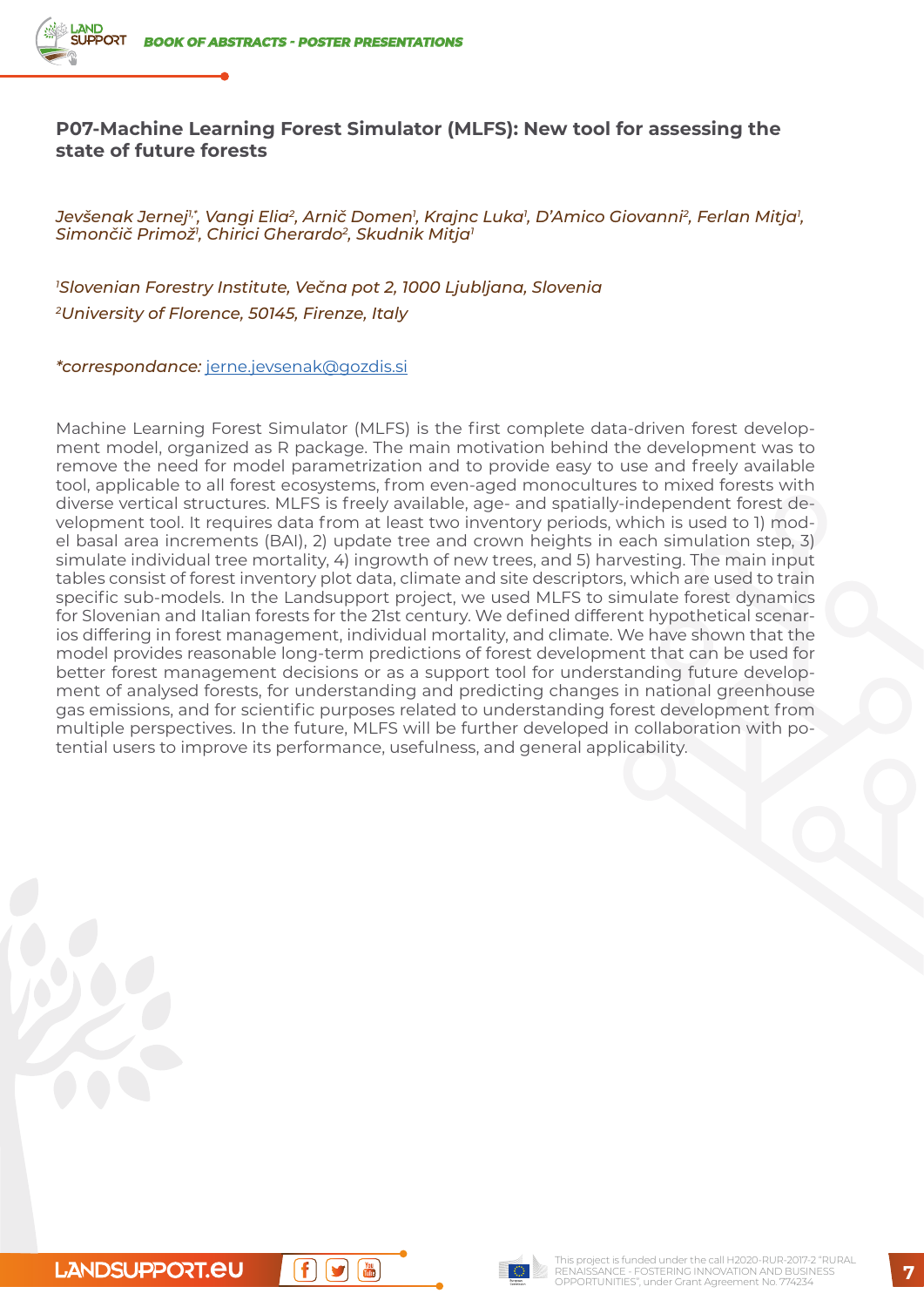## **P08-Empirical vs. light-use efficiency modelling for estimating carbon fluxes in a mid-succession ecosystem developed on abandoned karst grassland**

*Ferlan Mitja1 , Koffi Dodji Noumonvi2,1*

*1 Slovenian Forestry Institute, Večna pot 2, 1000 Ljubljana, Slovenia; \**mitja.ferlan@gozdis.si *2Swedish University of Agricural Sciences, Skogsmarksgränd 17, 901 83 Umeå, Sweden;*  koffi.noumonvi@slu.se

An accurate quantification of the carbon balance is essential for large scale carbon budget studies. Thanks to the good relationship between the fraction of absorbed photosynthetically active radiation (fAPAR) and vegetation indices (VIs), the gross primary production (GPP) and the net ecosystem exchange (NEE) are often estimated using different models designed to use remote sensing products. In this study conducted in a mid-succession ecosystem developed on abandoned karst grassland, two types of model were assessed, estimating GPP or NEE based on seven years eddy covariance data (2013-2019): (1) a simple quadratic VI-based empirical model with five alternative VIs as proxies of GPP and NEE, and (2) the vegetation production model (VPM) which is a light use efficiency model to estimate only GPP. The Enhanced Vegetation Index was the best proxy for both GPP and NEE in the empirical model setting. The empirical model performed better than the VPM model which tended to underestimate GPP. For this ecosystem, we therefore suggest the use of the empirical model, if the quadratic relationship observed persists. The VPM model however would be a good alternative under a changing climate, as it is rooted in the understanding of the photosynthesis process, if the scalars it involves could be improved to better estimate GPP.

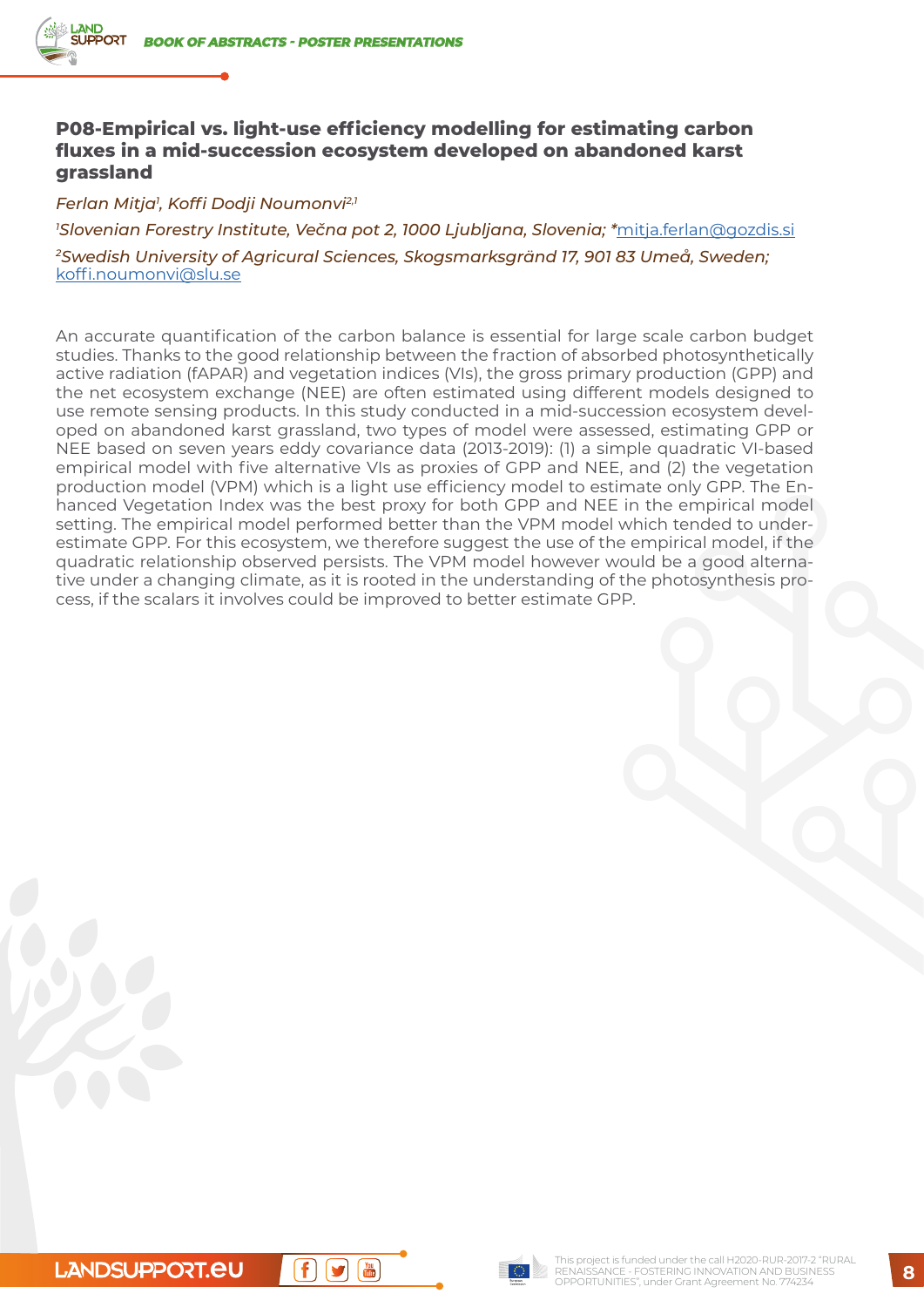# **P09- Agrochemical remediation of farm soils by combining solarization and ozonation techniques**

*Fenoll Serrano, José; Carmen Mª Martínez Escudero; Garrido Martín, Isabel; Contreras López, Fulgencio. Instituto Murciano de Investigación y Desarrollo agrario y Medioambiental – IMIDA* Project LIFE-AgRemSO<sub>z</sub>il (LIFE17 ENV/ES/000203

Pesticides are widely used in farming to control pests, diseases and adventitious plants. Many of these organic compounds have serious impacts on environment and human health. Many research works confirm the generalized problem of the agricultural soil pollution by persistent pesticide products. In addition to the restrictions on the use of these compounds promoted for years by EU legislation, there is a need of implementing full-scale soil remediation strategies.

The objective of the project LIFE AgRemSO3il is to develop and demonstrate a new technology to remediate soils combining on-site solarization and ozonation techniques. A prototype was optimized under controlled conditions and tested in two commercial farms. Results show the higher pesticide degradation (63% after 40 treatment days) and a low impact on microbiologic populations when ozone is simultaneously applied on the soil surface and 15 cm depth.

Despite the promising results of this remediation technology, some barriers have arisen for its future replication: the application of ozone in agriculture seems to be subject of registration as phytosanitary product, even if is not the objective of the proposed use. The Agremsoil system could also be of a great use for other purposes, such as conversion of soil from conventional to organic farming, treatment of agricultural abandoned soils, contaminated soils with other organic persistent pollutants…

There is a need of further studies, and of an open discussion on the use of ozone for soil remediation including scientific, technical, societal and legal aspects to put in balance pro-and-con arguments to support governance issues in this regard.

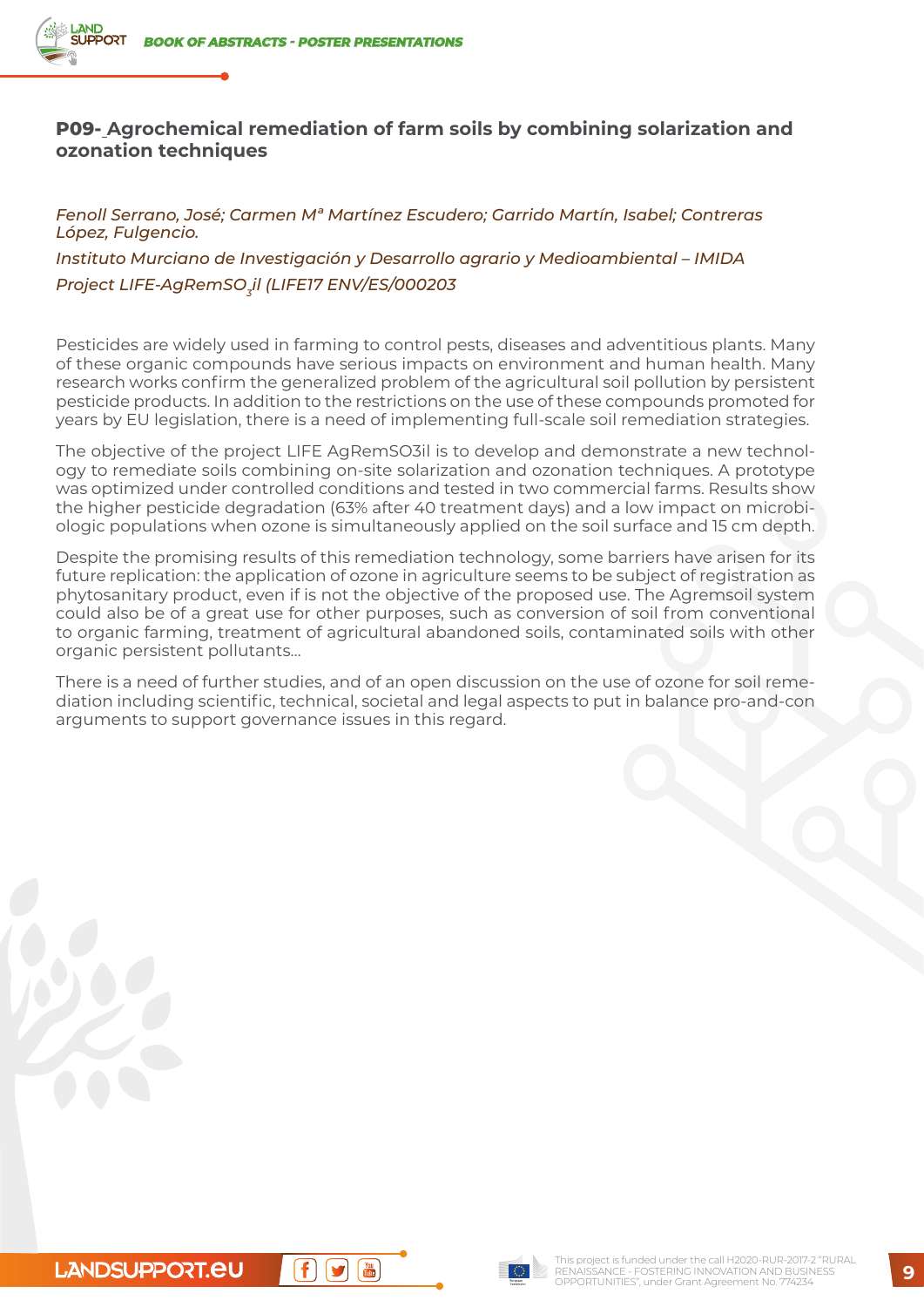## **P10- AGREMSO, IL combined treatment for degrading pesticide residues in soil.**

#### *Martínez Escudero, Carmen Mª; Fenoll Serrano, José; Contreras López, Fulgencio; Garrido Martín, Isabel.*

#### *Instituto Murciano de Investigación y Desarrollo Agrario y Medioambiental – IMIDA*

#### *Project LIFE-AgRemSO3il (LIFE17 ENV/ES/000203)*

Pesticides broad utilization has contributed to increase agricultural production globally, but at the same time negative environmental effects and health risks have arisen due to their constant application, high toxicity and persistence. Even though current policies are aimed at decreasing the levels of hazardous chemicals in the environment, it is not expected a ceasing of pesticide usage in the near future. Therefore, it is a subject of continuous relevance the development of technologies to eliminate (or at least reduce) the present levels of these potentially harmful compounds in the environment. This is the main objective of LIFE-AGREMSO3IL project, to assess the effectiveness of the combination of solarization and ozonation techniques for decontaminating soils polluted with pesticide residues. For this purpose, different experiments were performed at controlled and field conditions. For solarization treatment soils were covered with a thin film and exposed to solar irradiation during the hot season. For ozonation treatments ozone was produced in situ by means of an Osmaqua generator running at maximum efficacy. Four treatments were assayed at laboratory scale: S (solarization), SOS (solarization + surface ozone application), SOD (solarization + deep ozone application) and C (control, without any treatment). Higher degradation rates were observed when ozone was applied together with solarization, being particularly noticeable when ozone is delivered in deep mode. At field scale, three treatments were assayed: C (control), S (solarization) and SOSD (solarization + surface/deep ozone application). The larger pesticide removal was detected for SOSD treatment, because of the increment of accumulated hours at higher temperature along with ozone oxidative capacity and the intensification in the application mode.

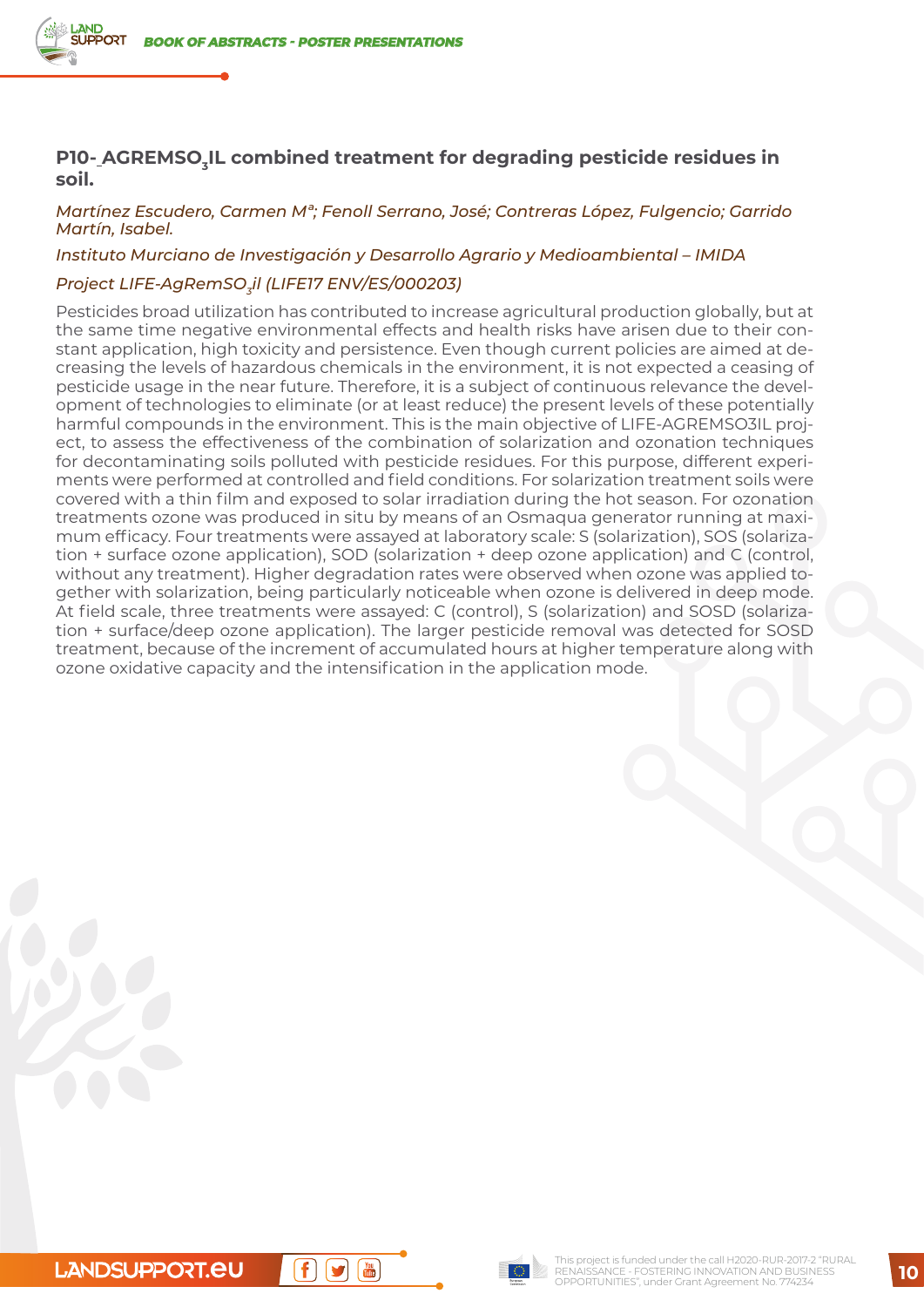# **P11- SERENA Project: what is it telling us about soil ecosystem services in Europe?**

### *Francesca Assennato, Daniela Smiraglia, Nicola Riitano, Anna Luise, Costanza Calzolari*

### *ISPRA Ambientale, Italy*

### *CNR IBE, Italy*

SERENA Project aims to analyze the positive contribution of data and indicators related to soil ecosystem services for supporting land planning. Main drivers, as climate change, land use and land cover trends as well as main threats, relevant functions and related indicators would be considered to better describe and to improve the knowledge of ecosystem services provision in European areas. SERENA will produce an integrated analysis of soil threats, soil ecosystem services and their bundles to provide high added-value indicators for both end users and researchers.

The enhancements on soil ecosystem service data and indicators would address the evaluation of effectiveness of soil related policies striving to achieve national and global environmental targets, including Agenda 2030 and its Sustainable Development Goals, involving broadly decision-makers and stakeholders.

The poster will describe SERENA objectives and its expected contribution to policymaking processes. Some preliminary results will be presented with an emphasis on methodological issues, such as glossary, indicators homogenization, and coherence, as preliminary elements for deep analysis and tool proposals.

SERENA started in November 2021, three years project in the frame of EJP soil European Joint Programme.

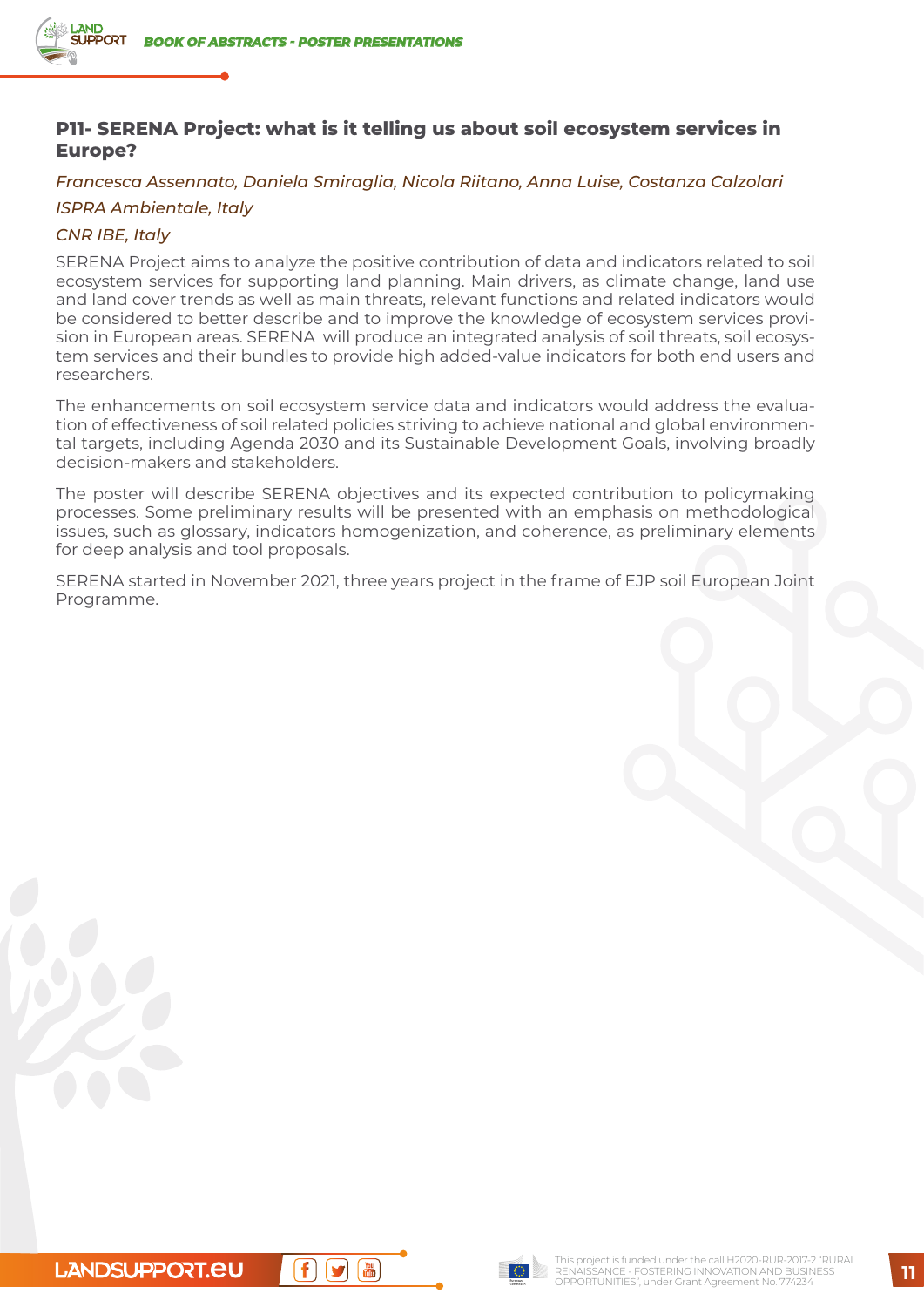# **P12- User-friendly and Integrated Simulation Tool for Support Sustainable Land Management Planning: Implementing Case in the Rmel Catchment in Tunisia**

*Quang Bao Le1 , Claudio Zucca2, Taoufik Hermassi3*

*1 International Center for Agricultural Research in the Dry Areas (ICARDA), Egypt (*[q.le@cgiar.org\)](mailto:q.le@cgiar.org)

*2 University of Sassari, Italy* ([clzucca@uniss.it](mailto:clzucca@uniss.it))

*3 National Research Institute for Rural Engineering, Water and Forestry (INRGREF), Tunisia*  [\(taoufikhermassi77@gmail.com\)](mailto:taoufikhermassi77@gmail.com)

In the watershed context, water-driven soil erosion is one of the most profound environmental flows leading to land degradation risk across the landscape. Expanding Sustainable Land Management (SLM) practices faces decision-making problems that are mainly caused by diversities of the environment and stakeholder needs/preferences, as well as difficulties in anticipating planning outcomes. This study applied Integrated LAnd Management Planning Tool (iLAMPT) to examine possible management pathways to address potential soil erosion and costs-benefits driven from different sustainable land management (SLM) planning scenarios across the Rmel catchment, Zhagouan governorate, Tunisia. The core environmental module of iLAMPT is the grid-based Revised Universal Soil Loss Equation (RUSLE) adjusted for the sediment delivery ratio (SDR). Different databases and field characterization were used to calibrate the model for the Rmel watershed in and validate model outputs at the catchment scale.

The development of the tool user interface has done through a participatory process that facilitate active participation of stakeholders in an adaptive tool development cycle. The process of tool user interface development has the following key points: (a) improve stakeholders' understanding the data input and tool use journey via direct consequential visualizations, (b) provide stakeholders with accesses to define technical parameters, as well as management factors based on their needs/preferences, (c) provide stakeholders with options to define SLM planning scenarios and observing resulting outputs in a timely fashion so that they can capture and understand the dynamics of the environmental feedback loop including changes due to different management options, and (d) presenting results in diverse and understandable forms such as tables, graphs and maps. The development of tool user interface and workflow through interactions with stakeholders is considered as a validation for the relevance of the tool to particular regional needs for decision support in SLM planning.

A participatory grid-based appraisal was applied to validate the simulated spatial patterns of soil erosion at the catchment level. The evaluation showed good matching in erosion hotspots. Since the tool allows end-users define planning scenarios/options and provide outputs in a spatially explicit and timely responsive way, it assists effective discussions over landscape planning where land degradation neutrality is the ultimate goal. The development of iLAMPT is under the framework of and supported by LANDSUPPORT project.

**Keywords:** Soil Erosion, Sustainable Land Management; Soil-Water Conservation, Land Degradation Neutrality, Rmel Catchment, Tunisia.



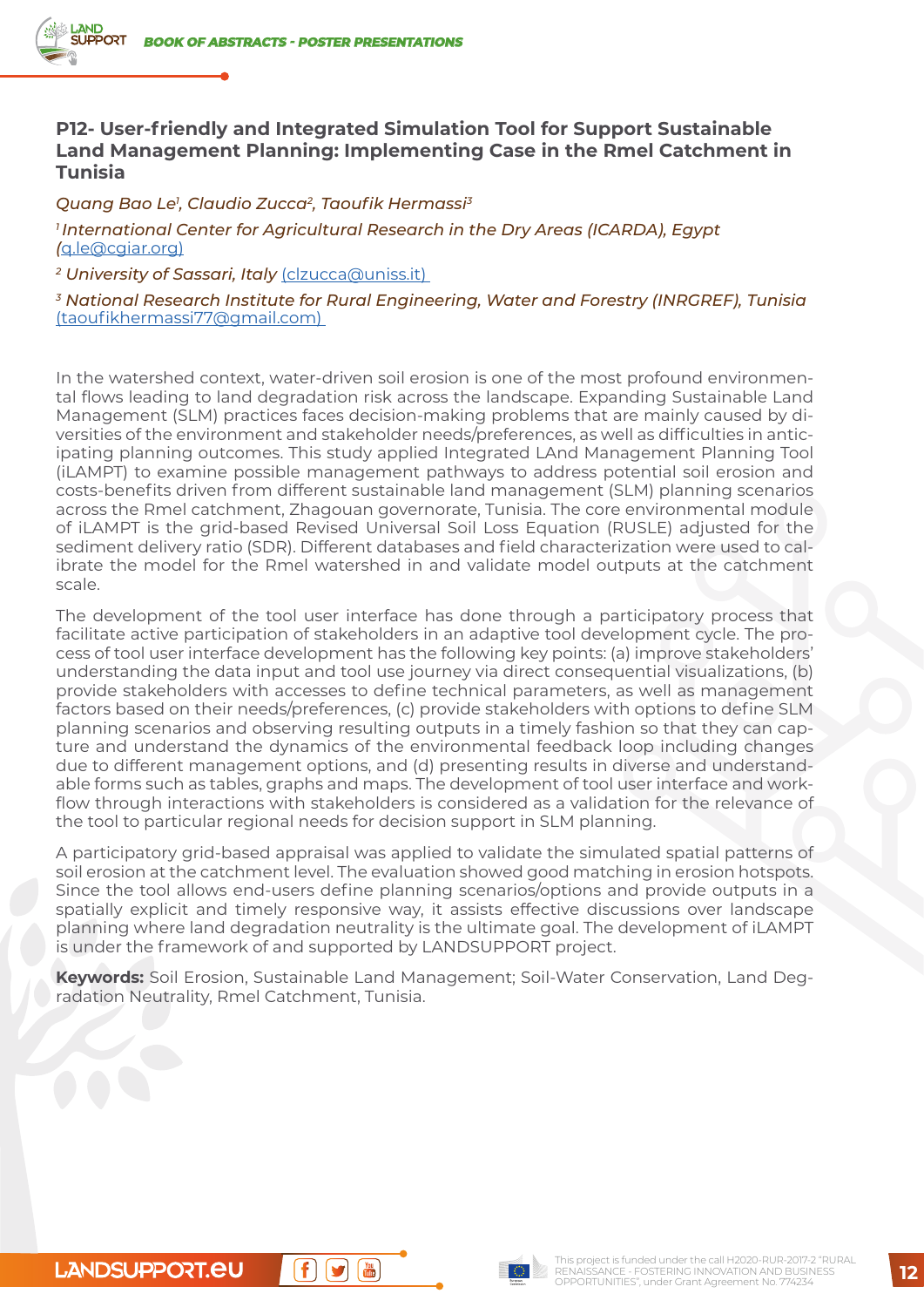## **P13- Functional Context Similarity Units for Supporting Out-scaling of Sustainable Land Management in European Mediterranean Bioregion**

*Quang Bao Le1 , Claudio Zucca2, Piero Manna3, Fabio Terribile4*

*1 International Center for Agricultural Research in the Dry Areas (ICARDA), Cairo, Egypt (*[q.le@cgiar.org](mailto:q.le@cgiar.org)*)* 

*2 University of Sassari, Sassari, Italy (*[clzucca@uniss.it](mailto:clzucca@uniss.it)*)* 

*3 National Research Council, Institute for Agricultural and Forestry Systems of the Mediterranean, Portici (Naples), Italy (*[piero.manna@cnr.it](mailto:piero.manna@cnr.it)*)* 

*4 University of Napoli Federico II, Department of Agriculture, Portici (Naples), Italy (*[fabio.](mailto:fabio.terribile@unina.it) [terribile@unina.it](mailto:fabio.terribile@unina.it)*)* 

It is widely recognized that Sustainable Land Management (SLM) are much needed for achieving Land Degradation Neutrality (LDN). Adoption and effectiveness of SLM depend on specific contexts. Contextual diversity makes uniform blanket policies promoting SLM less effective and out-scaling of site-specific SLM difficult. We propose the functional context similar unit (fCSU) approach to overcome these challenges by grouping common biophysical, economic and social contextual factors of land use and land management into distinct context similarity units that shape SLM adoption and resulting LDN.

The presented study focuses on the European Mediterranean Bioregion within Mediterranean basin. The socio-ecological contextual factors selected for analysis includes 25 spatial variables of biophysical condition (climate, topography, soil, land cover and livestock density), physical accessibility, demography and economic development status at the spatial resolution of 500 m. We identified and mapped context types using spatially explicit (grid-based) multivariate statistics. Core factors differentiating socio-ecological context were identified using principal component analysis (PCA). Six distinct types of socio-ecological context were defined and mapped by cluster analysis. The empirical nesting of these clusters with aggregated land cover classes resulted in 47 Context Similarity Units (CSU) in the study region.

The functionality of the derived SCUs were evaluated by unbalanced, grid-based ANOVA that measured and tested the differences in inter-annual trend of Net Primary Productivity (2001- 2014 period) among the SCU within each aggregated land cover type. The result demonstrates the potential of the function CSU approach to further our understanding LDN in socio-ecological contexts. The result of fCSU mapping can be directly used by LDN-oriented projects/ programs and citizen scientists in the region. For example given limited resource and aims, we can know approximately where efforts should be focused by managing or coping with what drivers. The resulted fCSU is also being implemented as SLM extrapolation domains in the Geoinformatics Options by Context (GeOC) tool tailored to LANDSUPORT's S-DSS: given SLM outcomes in a number of project sites, we can identify where similar intervention options have a potential of success based on contextual similarity.

The presented study is under the framework of and supported by LANDSUPPORT project.

**Keywords:** Mediterranean Bioregion, Mediterranean Basin, Socio-ecological Context, Sustainable Land Management; Land Degradation Neutrality, Context Similar Unit, GeOC, Out-scaling

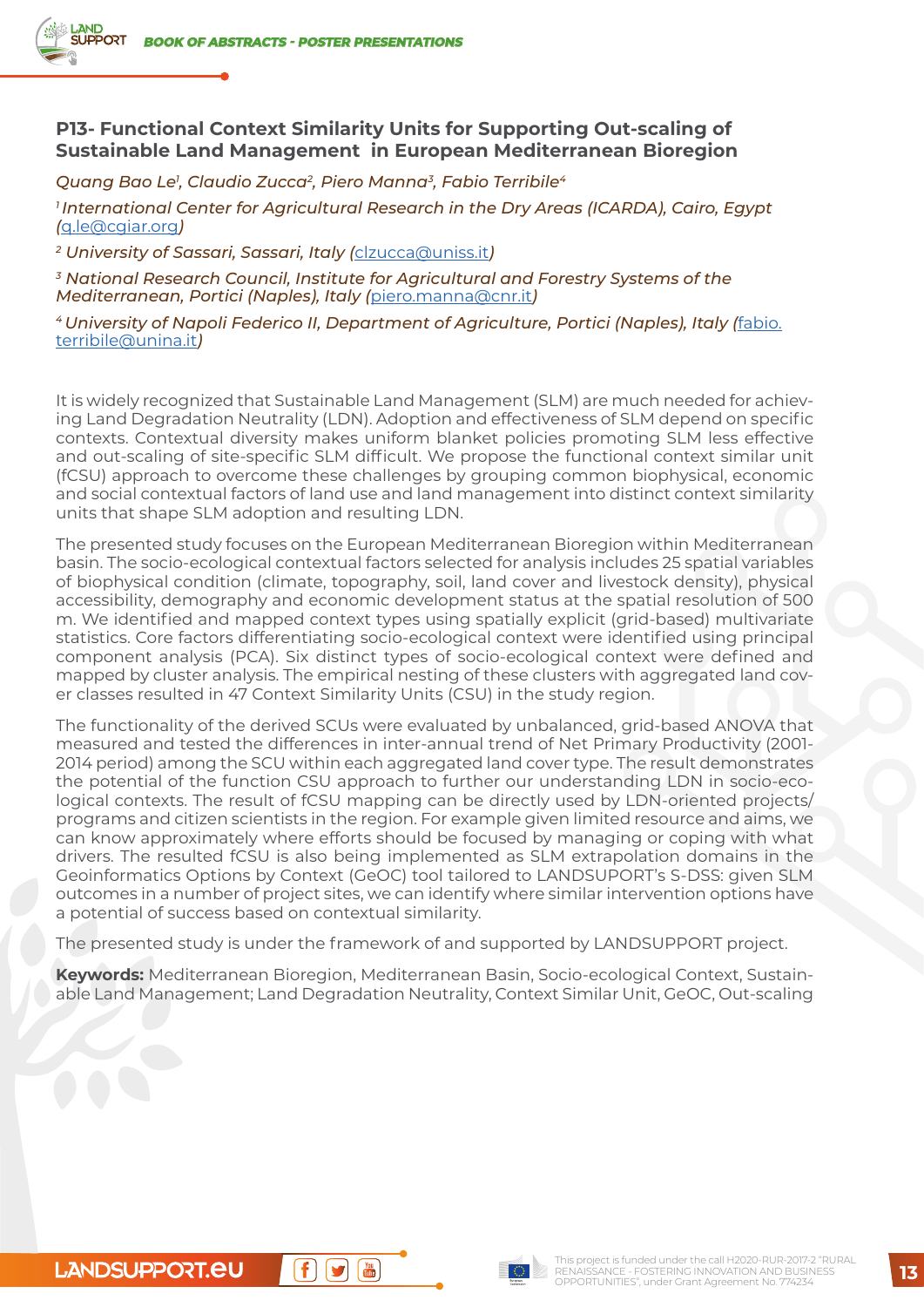## **P14-The potential of VIS-NIR spectroscopy as a tool to assist in the protection of agricultural soils**

### *Jacek Niedźwiecki, Guillaume Debaene*

[jacekn@iung.pulawy.pl,](mailto:jacekn@iung.pulawy.pl) [gdebaene@iung.pulawy.pl](mailto:gdebaene@iung.pulawy.pl)

Our studies indicate great potential for using the tool of VIS-NIR spectroscopy as a fast, relatively cheap method for determining various properties. Moreover, our studies indicate that the VIS-NIR method is also accurate and close to classical laboratory methods. The VIS-NIR spectroscopy method offers additional possibilities for the determination of soil properties that are important from the point of view of soil protection e.g. (organic carbon, nitrates, texture). A great advantage of this method is the possibility to mount VIS-NIR equipment e.g. on agricultural tractors and perform on-the-go measurements. With such capabilities, highly detailed field-scale maps of different soil properties can be produced (Debaene et al., 2014). In turn, a good knowledge of the spatial variation of soil properties is essential for proper soil management in the context of protecting soils from degradation. Another tool created by VIS-NIR spectroscopy are spectral soil libraries at different local and regional scales, which will enable better protection of agricultural soils. For this purpose, the IUNG-PIB Puławy is constantly developing spectral library of Polish mineral and organic soils. Already more than 3500 samples have been scanned in the laboratory and included in the spectral library (Debaene 2019). Combining spectral data of soils with data of different soil properties and scales has allowed the construction of predictive models for many soil properties. Our study indicates that VIS-NIRs is a very sensitive method for soils, thus useful for assessing and managing soil quality and protecting from soil degradation.

References:

Debaene G., Niedźwiecki J., Pecio A., Żurek A. 2014: Effect of the number of calibration samples on the prediction of several soil properties at the farm-scale. Geoderma, 214-215: 114-125

Debaene G. 2019: Visible and near-infrared spectroscopy in Poland: from the beginning to the Polish Soil Spectral Library. Polish Journal of Agronomy, 37, 3–10.

Keywords: VIS-NIRs, soil spectra library, soil protection, soil assessment

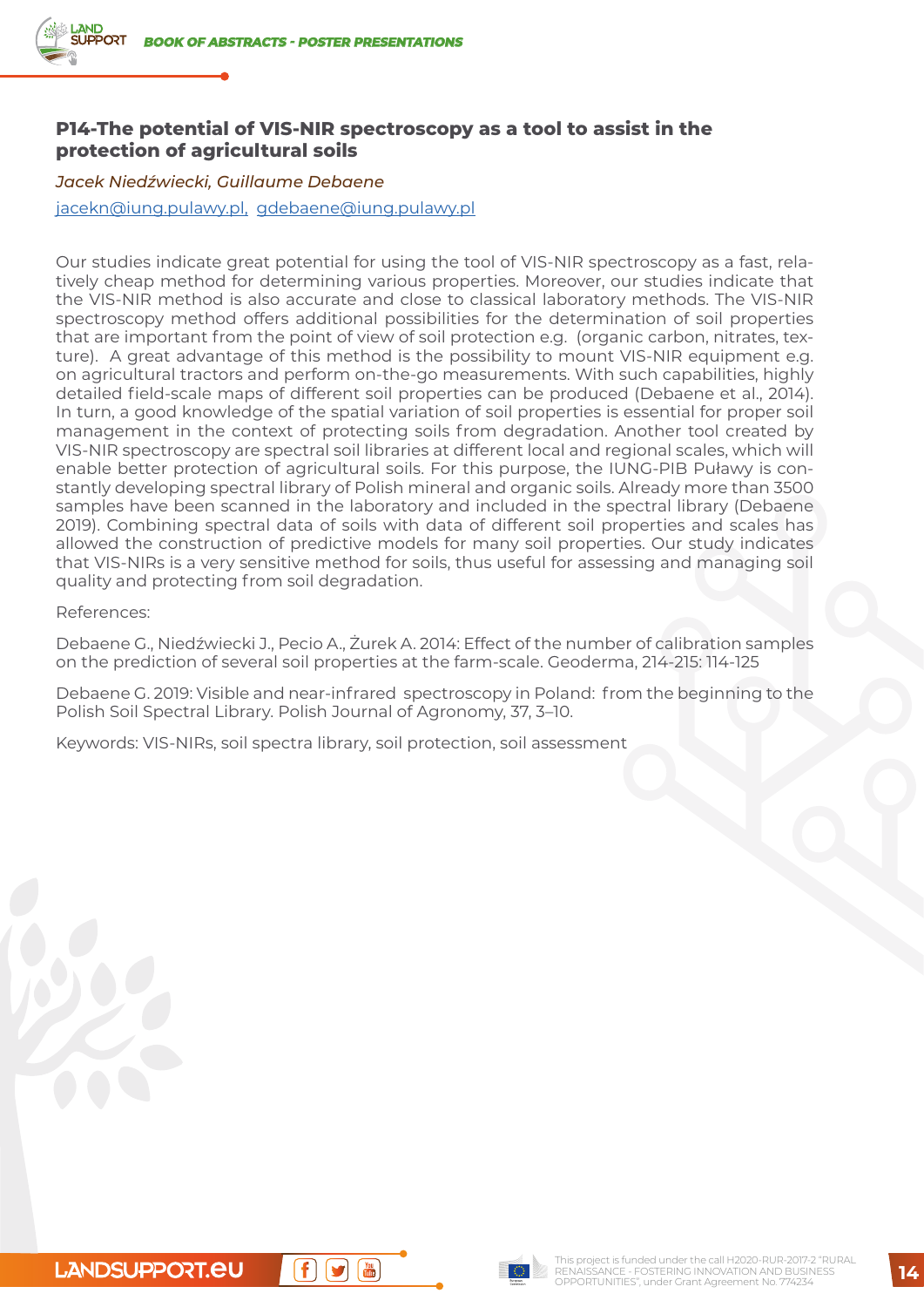## **P15- Inoculation with biostimulants for improved plant performance under stress conditions**

### *Bradáčová K, Weber N, Göbel M, Weinmann M, Neumann G, Müller T*

#### *Institute of Crop Science, (340h and i) Fertilization and Soil Matter Dynamics (340i), University Hohenheim, 70593 Stuttgart, Germany,* [klara.bradacova@uni-hohenheim.de](mailto:klara.bradacova@uni-hohenheim.de)

Biostimulants as a diverse group of beneficial soil microorganisms and active natural compounds, which by modes of action, such as phytohormonal activities, mobilization of sparingly available mineral nutrients or interactions with the soil microflora can have direct positive effects on plant performance. Especially under conditions where plants are exposed to biotic and abiotic stresses, plant performance as well as the nutritional status of the plant can be promoted as observed in previous research. The application of BEs in targeted combination with mineral fertilizers could thus contribute to an optimized management of soil fertility.

In this study, beneficial effects of biostimulants was tested in maize pot experiment exposed to a phase of cold stress. Following preparations were tested: SuperFifty® (Ascophyllum nodosum; BioAtlantis, Tralee, Ireland), AvytZn/Mn®, Algafect® (short description), Proradix® (Pseudomonas sp. DSMZ 13134; Sourcon Padena, Tübingen, Germany), RhizoVital® FZB42 + R41 (Bacillus amyloliquefaciens, Bacillus simplex R41; ABiTEP, Berlin, Germany). Maize (Colisee–KWS) was cultivated in 2kg pots (silty-loam) from field-station Ihinger Hof, Renningen, Germany. The soil substrate was fertilized with 100 N, 50 P, 150 K, 50 Mg, 50 Mg mg/kg dry matter. In order to compensate for micronutrient effect of the AvytZn/Mn treatment, Zn and Mn treatment was established. The pots were installed in a cooling system to control root zone temperature. After an initial warm phase (ca. 22 °C), the cold stress phase (14 °C) began at 14 days after sowing. 1 week after of stress-phase plants showed severe symptoms of phosphorous deficiency. The stress-phase was then followed by a recovery phase, with warm temperatures (22 ºC), which lasted another 3 weeks. BE treatments were applied to the soil right after sowing, 14 days after sowing and one month after sowing. A beneficial effect on plant performance was observed in response to the treatment with AvytZn/Mn. It was observed that in contrast to other treatments and the control, there were no symptoms of P deficiency. This finding indicates that AvytZn/Mn effectively improved the tolerance of maize plants to cold stress conditions. Further investigations to understand the functional mechanisms behind this phenomenon and its reproducibility under field conditions are to be elucidated within NOcsPS Project in the University Hohenheim.

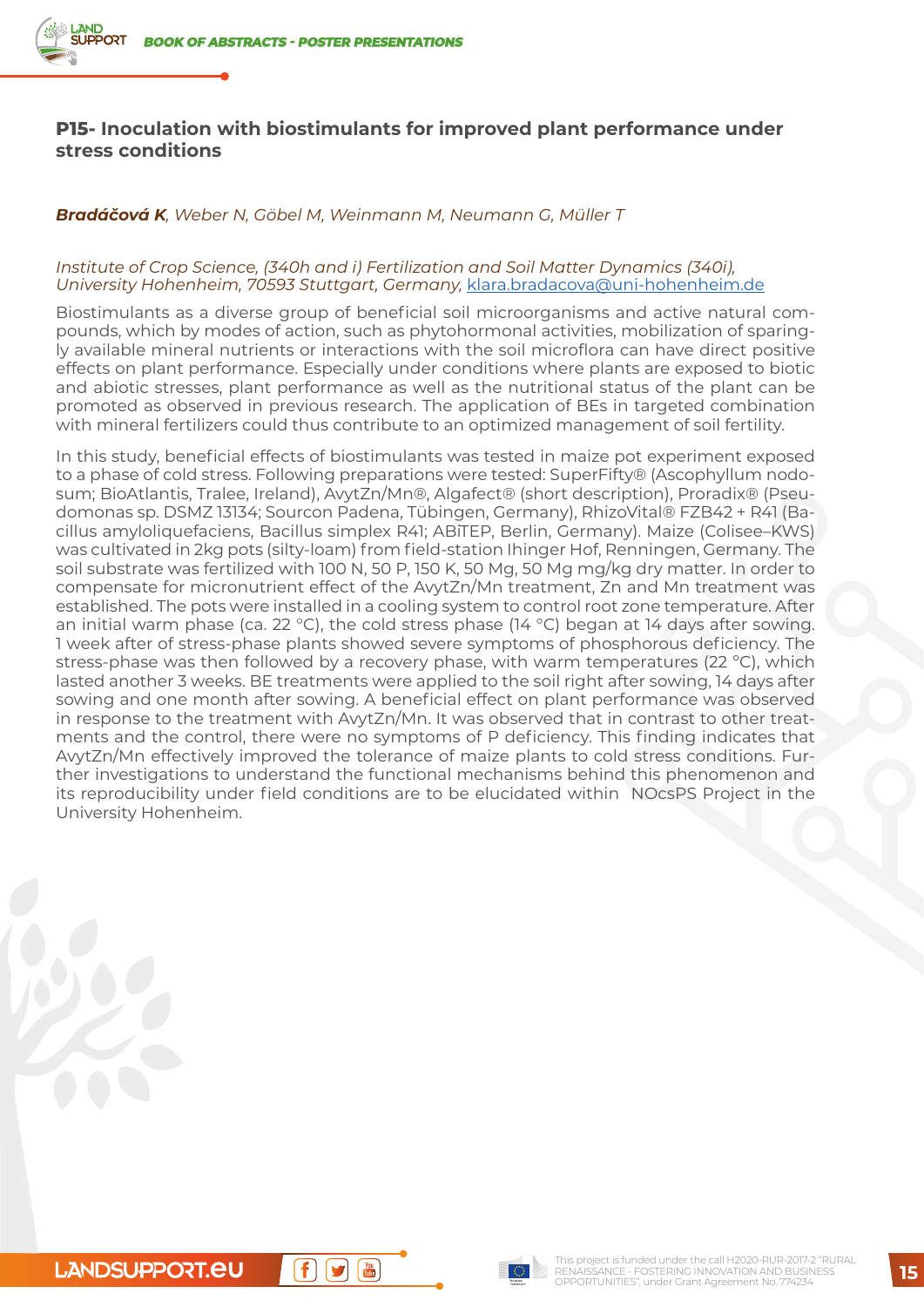# **P16- A two-step global sensitivity analysis of the ARMOSA model**

*Annachiara Colombi1 , Angelo Basile1 , Marco Botta2,*

### *Marialaura Bancheri1 , Marco Acutis2, Alessia Perego2*

*1- Institute for Mediterranean Agricultural and Forestry Systems (ISAFOM), National Research Council (CNR), Portici, NA, Italy*

#### *2- Department of Agricultural and Environmental Sciences, Production, Landscape, Agroenergy, University of Milan, Milano, Italy*

ARMOSA is a process-based model that has been developed to quantify the effects of crop management practices on soil nitrogen and carbon cycles, groundwater nitrate pollution, and soil carbon sequestration. The model simulates crop growth and development by including soil water dynamics, carbon and nitrogen cycling and evapotranspiration. The processes taking place in the soil-crop continuum are described by algorithms, which are characterized by a wide set of parameters. To identify the most important processes affecting annual yield and nitrogen leaching at 1 m depth, a global sensitivity analysis of the model was carried out on the model parameters with a two-step approach. The analysis was performed on winter wheat (Triticum aestivum L.) in four soil profiles in Marchfeld (Austria) from 2010 to 2018. Among the many parameters of the model, our analysis focuses on seventy parameters which were more related to the two target variables. First, the screening method of Morris (with the improvement proposed by Campolongo and Saltelli, 2007) was adopted to obtain a first qualitative ranking of the parameters without extensive computations. Then, the more accurate Sobol method is applied to the top parameters resulting from the first screening (specifically, 11 parameters affecting the annual yield and 13 parameters influencing the nitrogen leaching at 1 m depth). Our analysis highlights that the most affecting parameters on the yield are the threshold characterizing the critical nitrogen concentration from emergence to flowering for the aboveground partition of the plant (a<sub>crit</sub>) and the potential carbon assimilation rate (PCO<sub>2</sub>), the drought sensitivity parameter (WSPar) and the maximum depth of roots. As for nitrogen leaching, the parameter related to the microbial efficiency in decomposing litter was the most impacting. Hydrological properties resulted in little impact on output variability. Given the link between parameters and processes, this analysis highlights the drivers which strongly affect yield and leaching being the best indicators of productivity and environmental impact, respectively.



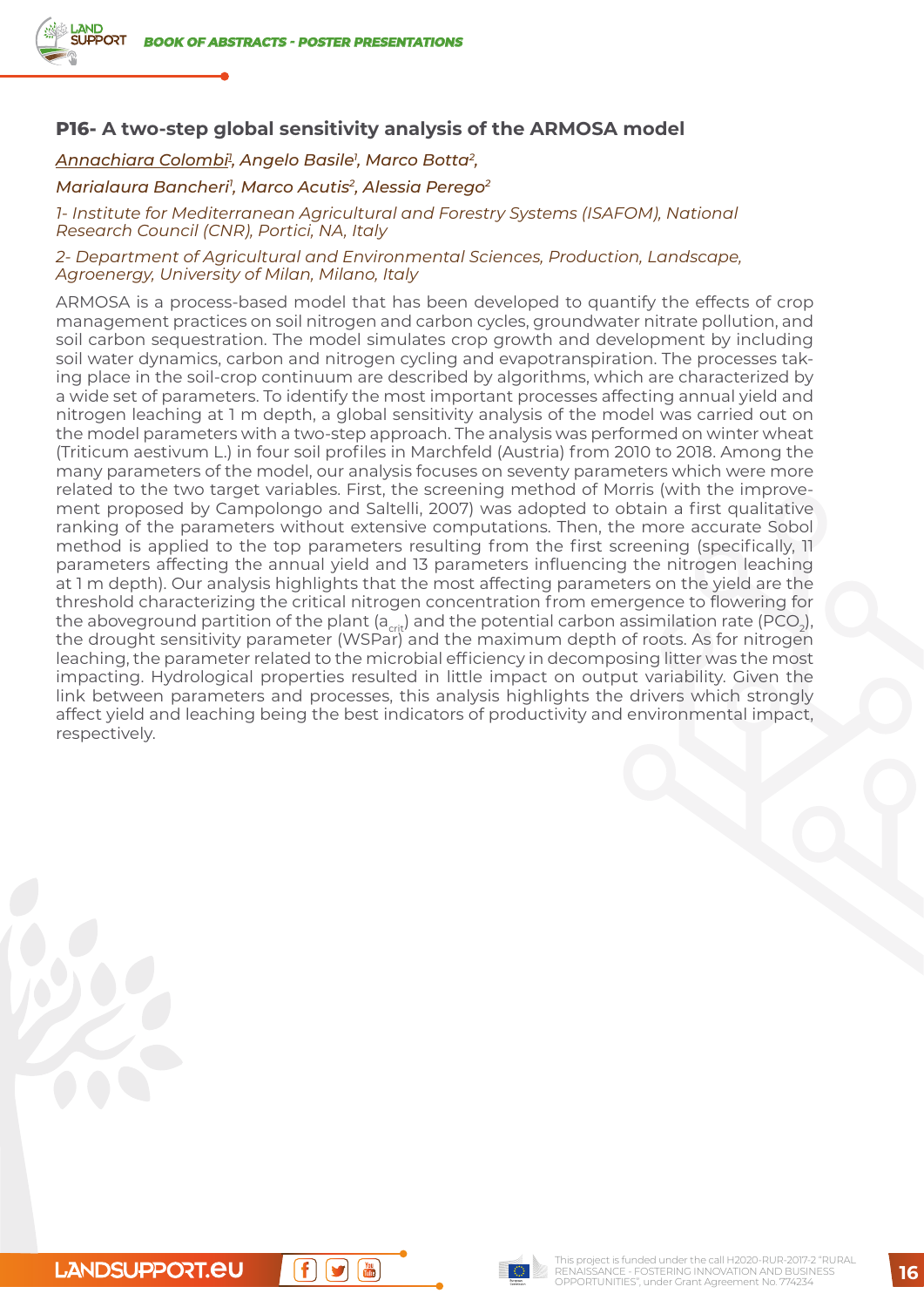# **P17- An overview of the LANDSUPPORT tools for agriculture (vineyard, olive grove, agroclimatic service)**

### *Piero Manna,*

### *National Research Centre, Italy*

Landsupport DSS includes several tools applied from local to regional scale thought for specific aspects in agriculture. More in detail, the DSS has the ambition to provide support to winegrowers and wine sector as well as the olive growers through tools designed to support vineyards and olive groves planning and management. The parent tool "d" named "Support Institutions in rural development plan and designation of origin" is the place where the users interested to the viticulture and olive growing can find several instruments delivering data and information in different forms, such as thematic maps, graphs, tables and technical reports. Ranging from the compilation of documents containing environmental data regarding your vineyard or olive grove, to the production of maps about bioclimatic indexes, potential risk of plant disease or viticultural zoning these instruments are able to support your choices. Several data are generated by Landsupport on the fly thanks to modelling procedures, and all the data are delivered within the area of interest drawn by the user. For example, a tool named "Agricultural and agroclimatic services" works processing on the fly weather datacubes (multi temporal raster data) from ERA5 Land and Cosmoleps services as well as local weather data, to generate in the area of interest graphs and tables reporting weather information (temperatures, rainfall and solar radiation) including past, current and forecast (five days) data. A tool named "Enotourism – cultural and environmental tool" has been recently completed and launched. It is designed to support cultural and environmental wine tourism by providing on the fly cultural or naturalistic data (i.e. historic residences, archaeological sites, monuments, museums, monumental trees, particular viewpoints, etc.) in the surroundings defined by the user of a point or place in the territory he is interested to.

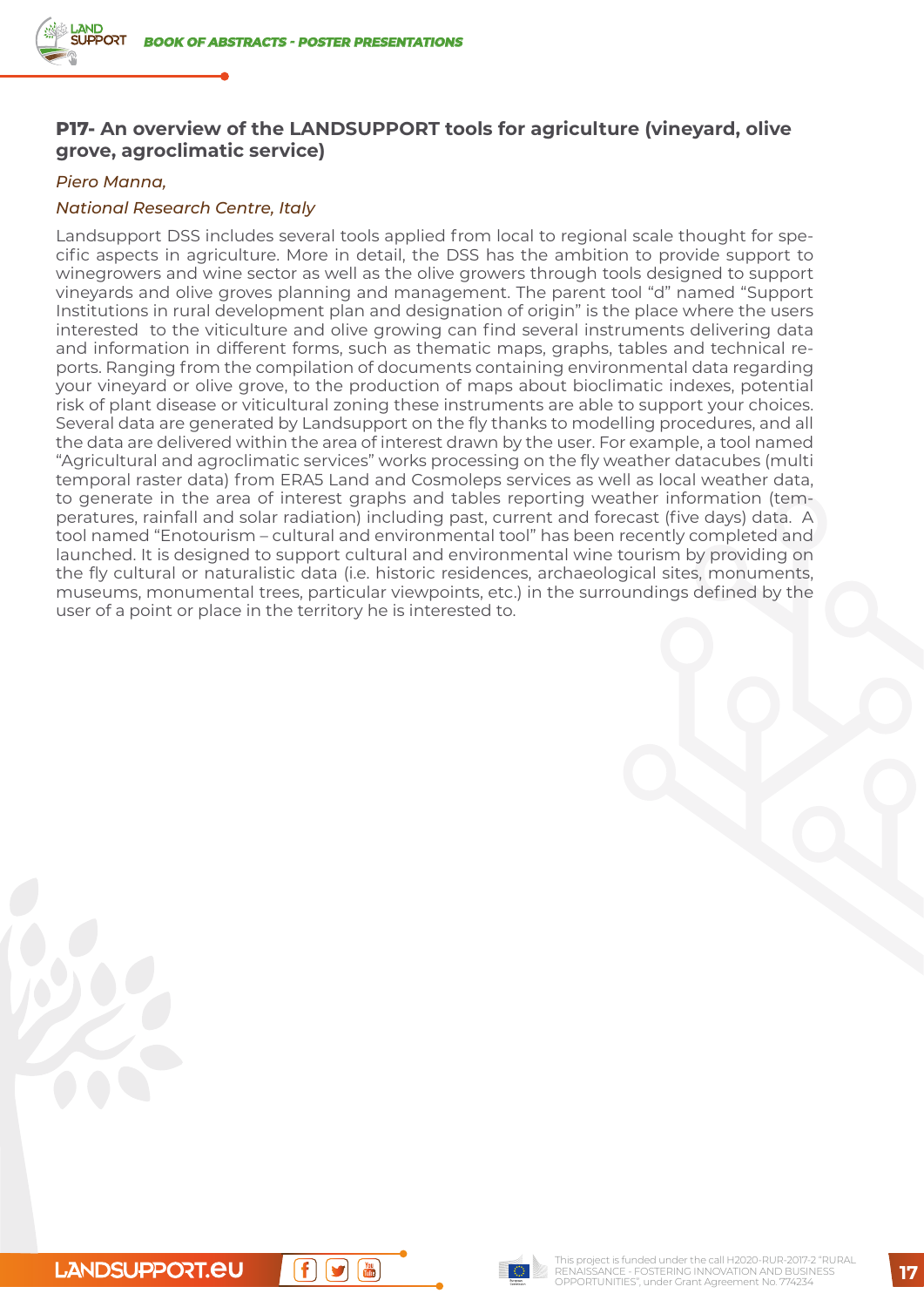

# **P18- Automatic soil sample analysis by computer vision**

### *Tobias Heinrich, Hermann Ketterl*

#### *Ostbayerische Technische Hochschule Regensburg*

The primary consumers of plant exudates – in exact fungi and bacteria, are representative for the soil succession level from bare soil, which is bacterial dominant to old growth forest constitute by fungal dominance. In a specified level of soil succession, a special kind of plant family benefits on the Fungal to Bacteria Ratio. The ability to determine this ratio in situ without complex chemical applications is part of the project Electronical Laboratory for Intelligent Soil Examination (ELISE). Several mechanical and optical tests on soil samples are covered within this Project. To analyze the fungal to bacteria ratio, samples are prepared automatically – in a defined and reproductive procedure – to generate slides for shadowing microscopy. The samples are observed by a camera, which is attached to a transmitted light microscope. The automatic analysis, done with computer vision algorithms, aims to quantify bacterial and fungal biomass in the actual sample view. Moreover, the algorithm can classify organisms according to their color and shape.

To get a processable picture, several images from different focal levels must be taken through the sample thickness. Parts of each image, are in focus at the actual layer, are merged to a whole depth of field picture, by focus stacking.

This produced picture is used to classify, locate and quantify – in first step filamentous organisms e.g. fungal by image sematic segmentation. The result represents an image sized mask, which indicates the class of fungi with class equivalate values at the pixel positions – covered by the organism. This information is used to calculate the fungal mass per gram soil.

To quantify the bacterial biomass two approaches are implemented. For low density of bacterial existence, the individual bacteria is counted for a part of the field of view by an image detection algorithm to be extrapolate afterwards to the mass per gram soil. For high density of bacterial occurrence, specified regions of interest with only bacteria present are chosen. An image classification which has been pretrained by pictures of bacterial density patterns – previously determent by making the sample countable due to preforming sample dilutions, is done. The second option for high density bacterial count is, to automatically preform dilutions until the image detection is confidently countable.

To ensure a usable confidence score a statistical approach of many fields of view is taken.

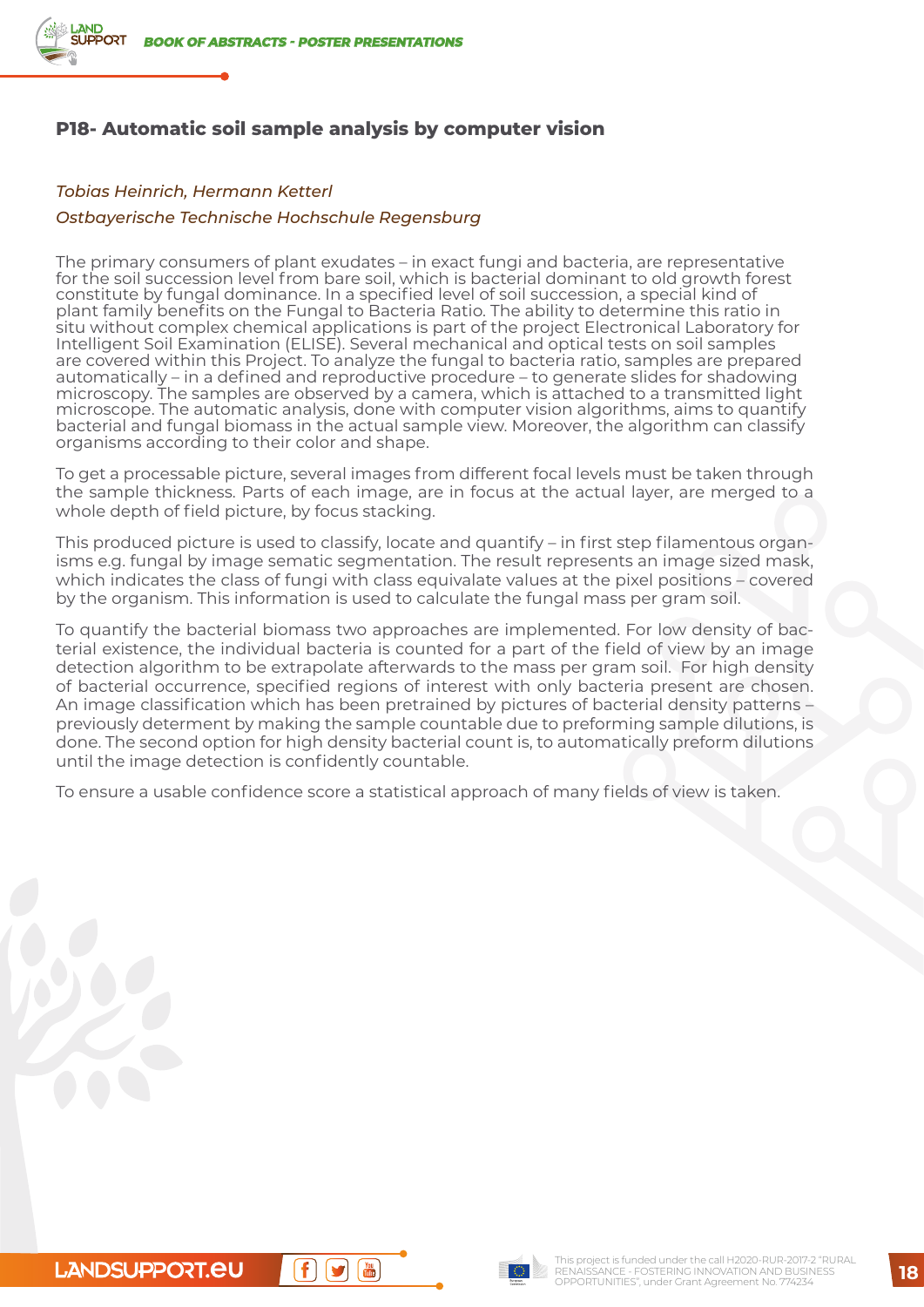

# **P19- Vivid tool for comprehensive and statistical biological soil analysis**

#### *Hermann Ketterl, Tobias Heinrich,*

#### *Ostbayerische Technische Hochschule Regensburg, Germany*

Since the green revolution chemical analysis of soil properties has reached a high level of attention. In the shade of this physical and biological soil properties are often neglected. Shadowing microscopy has been used for biological soil analytics since more than 200 years but never established as standard. The sample preparation is time consuming, manual work and the outcome depends on subjective skills of the operator, furthermore the results are mostly not quantitative. Therefore, the database on biological soil properties is mostly not sufficient for an integrated modelling on an multidisciplinary scale.

This project combines three progressive approaches to develop a tool that is easy to use and gives in-situ results that can be used for many purposes.

- Field robotics is used to collect GPS assisted soil cores. This allows in a statistical way to investigate spot precise the effect of a soil treatment prior and past the application.
- Modern process engineering methods are used to prepare a sample by creating suspension to a microscope slide with cover slip.
- Computer vision methods are used to get sample in focus automatically for identification and quantification of microorganisms.

Data are extrapolated, to conclude biomass of bacteria, fungi and in future for Nematodes and Protozoa per volume soil. Due to the presence of certain bacterial species an identification of anaerobic conditions in deeper soil layers can be made.

As this tool serves data and images it 's very comprehensive and therefore ideal for soil advisers which are in charge to explain and discuss soil properties with landowners that have no or little scientific background. The statistical approach introduced with the field robotics allows a spot precise monitoring of soil regeneration projects or supports the transfer from conventional to organic farming. Using this tool for some years a knowledge database could be created how certain soils react in certain circumstances on certain treatments.

In a trans- and interdisciplinary approach this tool can be used locally for growers to implement a sustainable agriculture, for regeneration projects of heavily polluted soils, for prevention of mud- and debris flow or - on a higher scale - the data can be used for environmental policy making, agriculture and land use management.

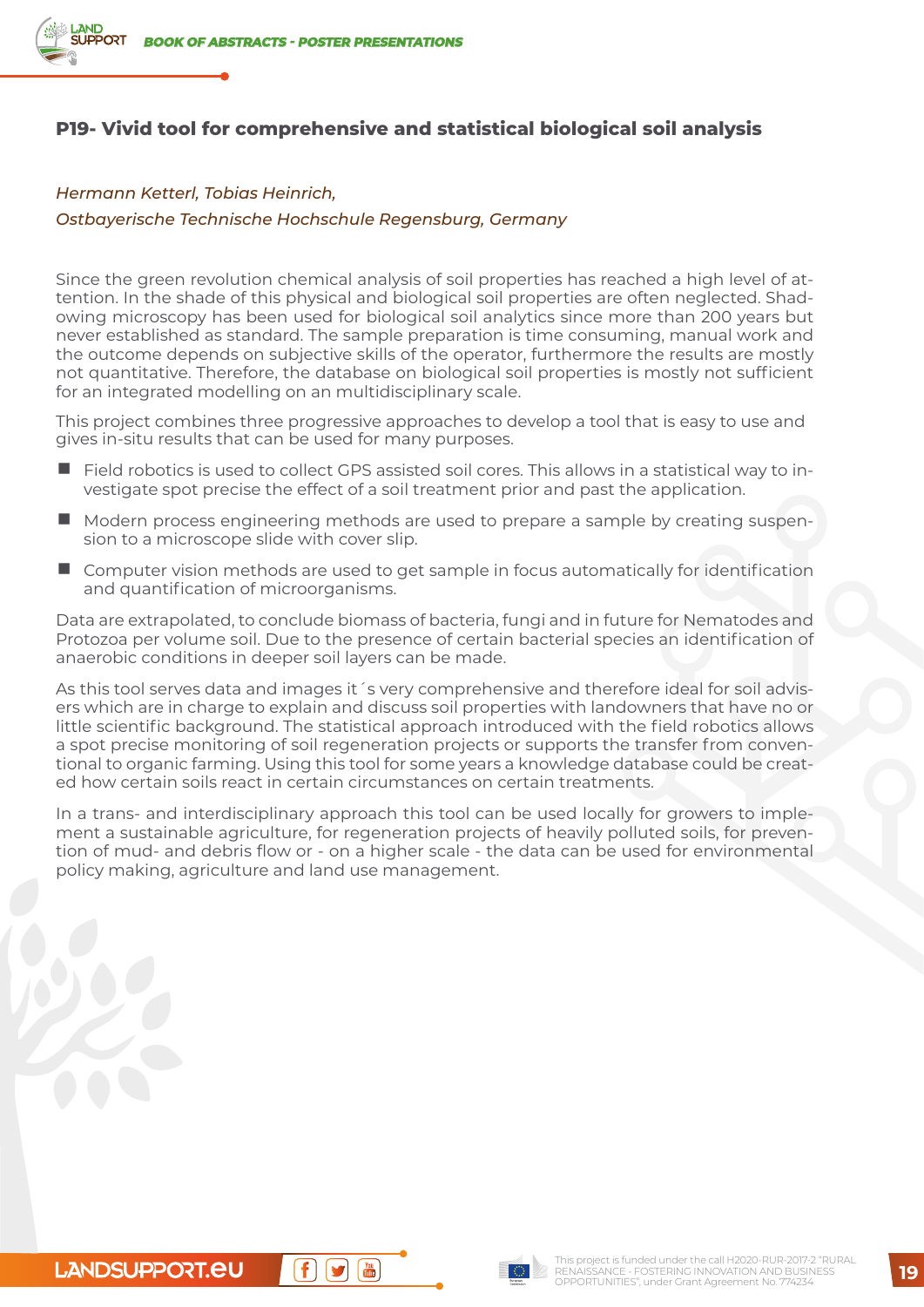# **P20- Landsupport, a living hub for geospatial data integration and policy support**

### *Calogero Schillaci And Luca Montanarella*

#### *Joint Research Centre, European Commission, Via E. Fermi 2749 Ispra, Italy*

Policy frameworks concerning land management evolved rapidly under deeply transformative policies such as the 'European Green Deal'. The experience of the WP6 allowed for an in-depth scientific and policy-oriented analysis of the Land Degradation (SDG 15.3.1 indicator), Zero Net Land Take, and Climate Change Resilience tools output to highlight the strengths of the Geospatial Cyberinfrastructure Platform and avoid shortcomings of their use.

Geospatial dashboards have been developed at the national and county levels to help users gather, visualize, analyze spatial data, and advise policy stakeholders. Landsupport tools used state of the art research findings to develop an interactive geospatial dashboard decision support and monitoring. The data sources used in the Landsupport platform are gathered from official governmental websites, public agencies and international standard methods. Engagement and collaboration with stakeholders were a pillar of the Landsupport project. This has enabled the use of detailed products for country and local scale to cope with emerging conditions that threaten public health, safety, and well-being.

Two tools, Land Degradation and Land Take come with different methodologies but with a high impact on policies and sustainable development goals SDGs. Our testing activities and interaction with partners allowed for the co-design of the tool and result that can be easily used by many stakeholders, from local to supranational scale.

The main advantage of the land take set of tools is to adapt the model to the data available at different scales. For instance, the Land take monitoring tool at the European scale used Imperviousness (EEA) for 2006-2018. In contrast, the country scale (Italy) can provide the data released by the ISPRA with a broader timeframe, better spatial resolution and an additional quality check. By analysing the 1481 tests at NUT 3 level, we highlighted some inconsistencies between the European data and Italian data; this can be seen in a test carried out in the Biella NUTS3 district (ITA). In this case, a very high share of gain in imperviousness (false positive) found in the European scale data can be recognized visually on the platform, the user can evaluate by checking the National dataset (ISPRA land take) and assess the potential soil gain visually and double-check between the two data sources (map and spreadsheet).

The Landsupport tools have an incredible media capacity to warn stakeholders of the general public and the administrative municipal and district level.

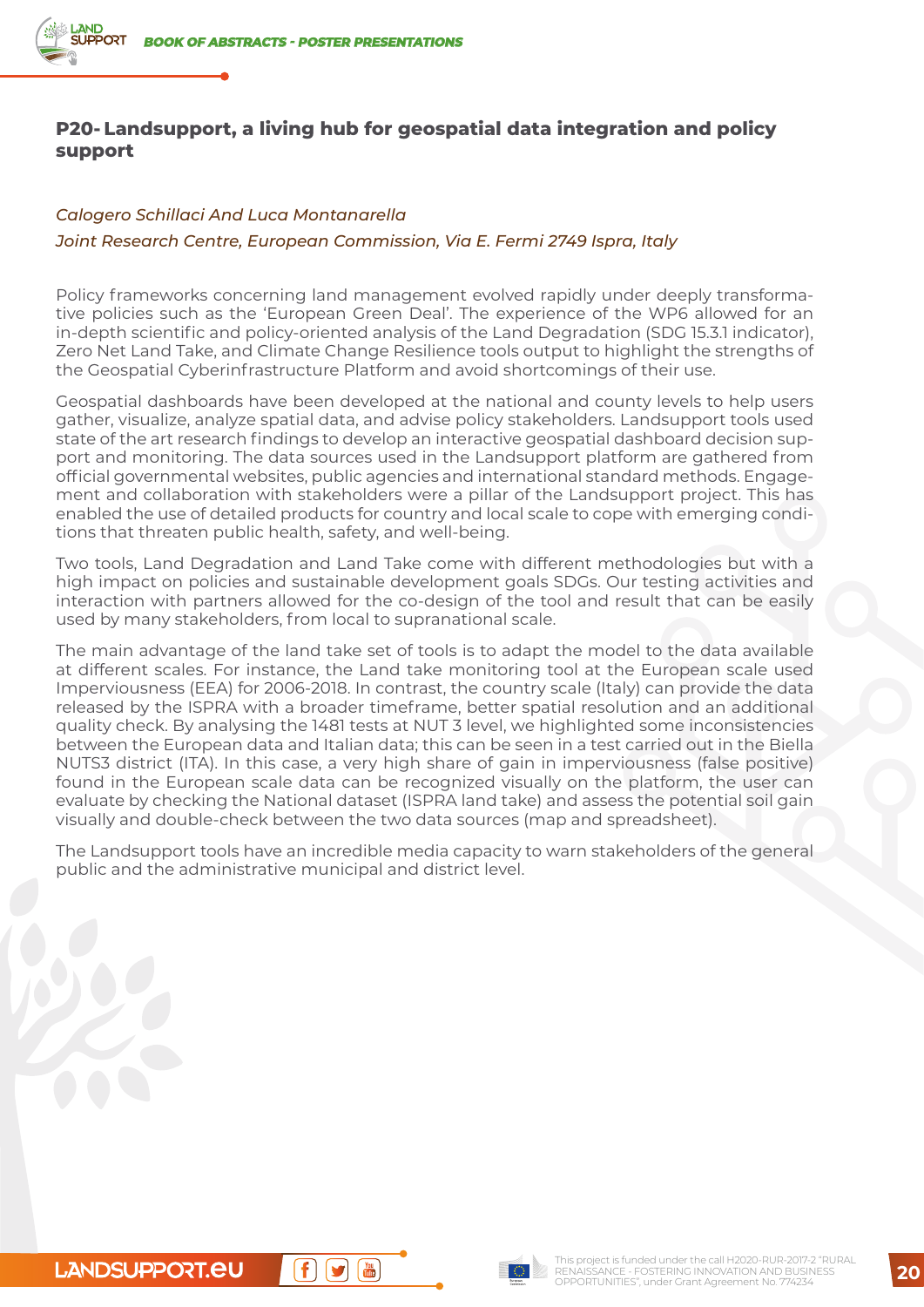## **P21- The LANDSUPPORT BEST PRACTICE tool to identify the trade-off between soil health and crop production**

*Perego1 A., Acutis1 M., Botta1 M., Tadiello1 T., Langella2 G., Terribile2 F., Bancheri3 M., Basile3 A. 1 Department of Agricultural and Environmental Sciences, University of Milan, Milan, Italy*

*2 Department of Agricultural Sciences, University of Naples Federico II, Portici, Italy*

*3 Institute for Mediterranean Agricultural and Forestry Systems, National Research Council, Portici, Italy*

The LANDSUPPORT IT group has developed the web-based "Best Practices tool" that runs on the fly to identify optimized solutions for enhancing crop production and soil fertility while reducing nitrate leaching. The tool applies a what-if scenario approach at regional scale in three case studies (Marchfeld – Austria, Campania Region – Italy, Zala County – Hungary). The target users are public authorities, such as regional environmental agencies, to find the best solutions according to a goal to be pursued in a given region of interest (ROI). The tool is dynamically linked to the ARMOSA process-based model, which simulates at daily time step combinations of farming systems (conservation, organic, conventional), crops, nitrogen fertilization rates, tillage solutions, crop residues management. The tool outcomes are the mean annual value of (1) the crop yield, (2) the nitrate leaching at the bottom of the soil profile, and (3) the change of the soil organic carbon stock in the upper soil layer (0-0.3 m). The tool also returns the value of the "best practices index"  $(I_{BD})$  that is computed as a linear combination of the three variables and the weights that the user dynamically assigns to each of the variables according to the specific goal (e.g., increase in soil organic carbon). The user then sorts the  $I_{BD}$ values in descending order to identify the most suitable combinations of practices. The mean value of  $I_{\text{p}}$  is plotted in charts for each of the simulated combinations.

How does the tool work? The user sets up the combination of agronomic practices via web interface in a given ROI, whose soil properties are dynamically used by ARMOSA as input data. The possible combinations are many (up to 2520 combinations): 5 climate scenarios specific, 7 crops, 2 systems (conventional, organic), 3 fertilization rates (optimal amount, 15% and 30% reduction), 2 residues management (removal, retention), 3 tillage practices (ploughing, minimum tillage, sod seeding), and 2 uses of cover crops (yes, no). The user-friendly interface hides the high complexity of the soil and crop processes which are simulated on the fly by ARMOSA, which has many crop and soil parameters already calibrated using the dataset available in the project and in previous studies. The close link with ARMOSA allows the tool to represent actual and optimized cropping systems with the possibility of further applications in other regional case studies and in tailored scenarios uploading soil properties and climate data with a bottom-up approach.

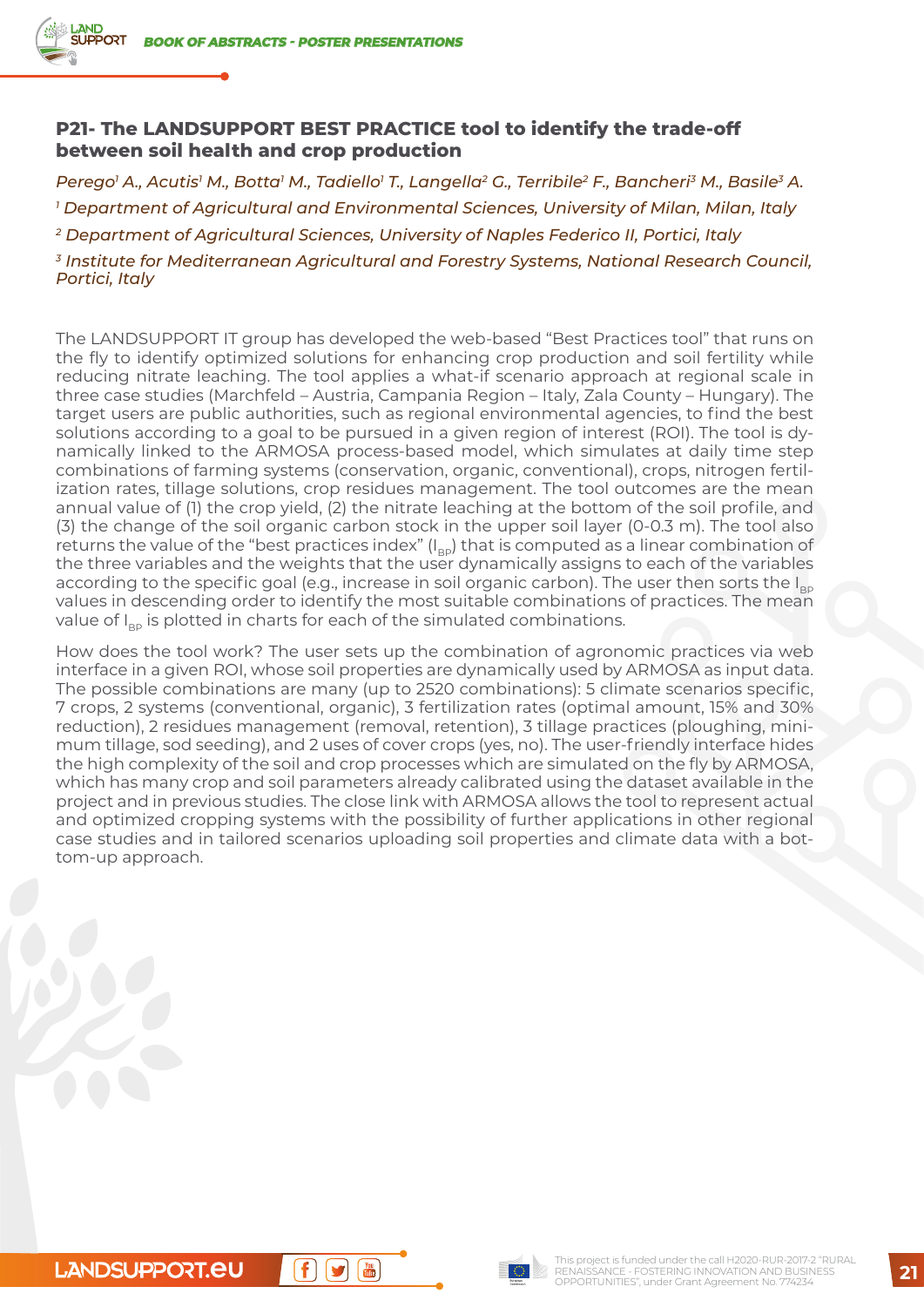## **P22- Understanding Soil from Pixels: rasdaman Datacubes as Enabling LANDSUPPORT Platform**

*Peter Baumann*

#### *Rasdaman*

Datacubes form an accepted cornerstone for analysis (and visualization) ready spatio-temporal data offerings such as 2-D satellite imagery, 3-D x/y/t image timeseries and x/y/z geophysical voxel data, and  $4-D \frac{x}{yz/t}$  atmospheric data. By abstracting away from the intractable zillions of files, datacubes provide a basis for services which are both richer and easier to use, enabling access and analytics to Big Earth Data without deep coding and IT skills, just as we use TV sets without the need for deep electronics know-how.

In the LANDSUPPORT project, rasdaman has contributed the datacube management and analytics platform. This pioneer datacube engine is operationally offering 100+ PB of spatio-temporal Earth data in the EarthServer federation, the worldwide largest location-transparent Earth datacube pool. The rasdaman engine offers standards-based access through a wide spectrum of own and 3rd party clients, ranging from Leaflet over NASA WorldWind and QGIS to python and R. Further distinguishing features include flexibility of any query, any time; unchallenged scalability; location-transparent federation; and more. As EarthServer federation member, LANDSUPPORT offers its data for analysis and direct mix&match with other Earth datacubes, such as DIAS Sentinel archives. Seamless integration with INSPIRE and, hence, European agencies is provided by rasdaman as the official, validated INSPIRE-WCS Good Practice.

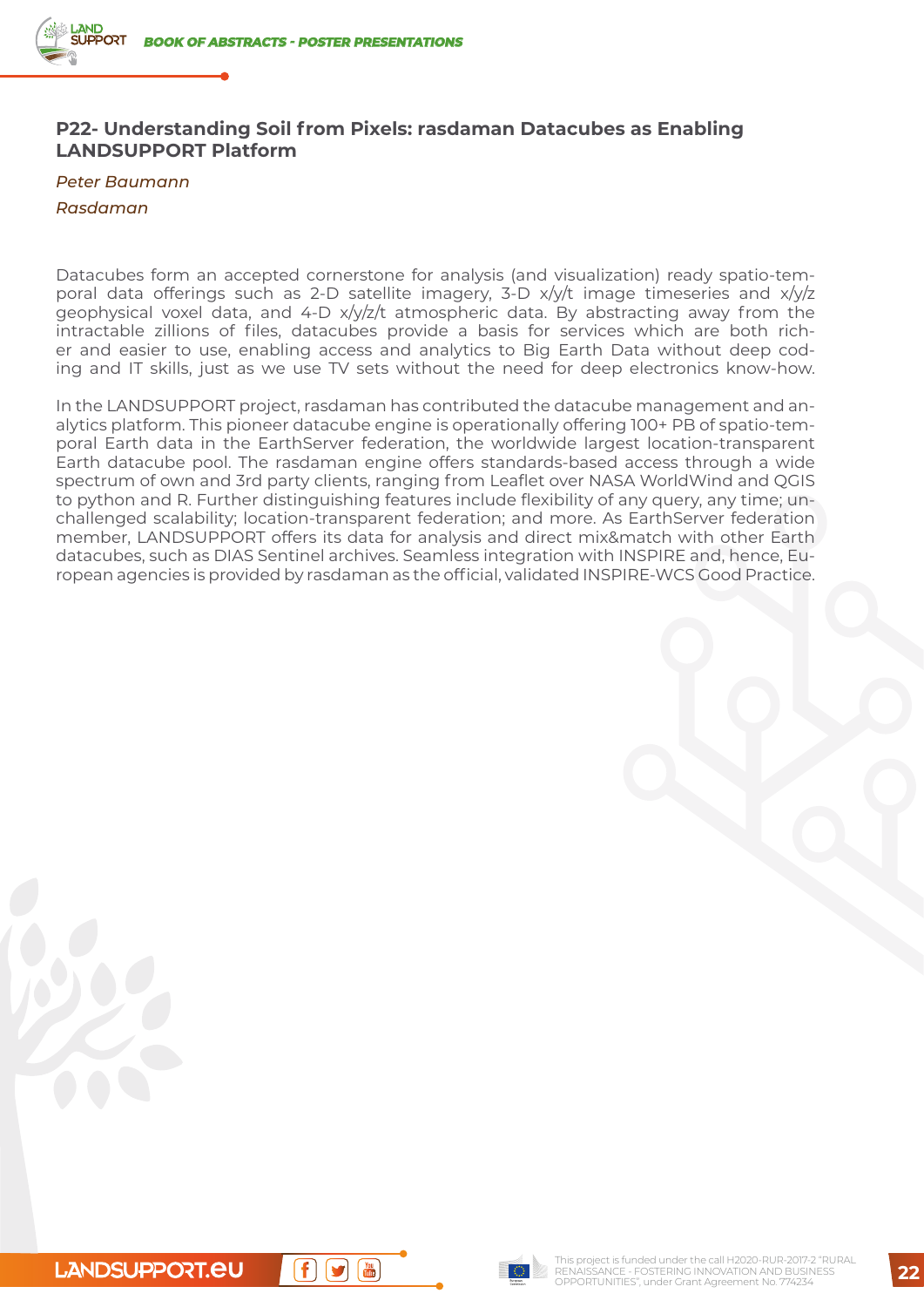# **P23-ON THE IRRIGATION AND WATER EROSION PROCESSES**

*Roumen Gadjev ISSAP, Sofia*

The researching and examinations of the irrigation processes, as well the processes causing erosion of the soil furrow beds and the alteration of their state in practice is done based on the flow velocities averaged-out in time. Through the hydraulic researches, it is known however that the real, actual velocities are pulsation velocities into the cross section of the water flow, which are irregularly variable in time and different from the averaged flow velocities. It is known, that the erosion process occurs when the hydrodynamic forces of the water flow obtains values greater than the resistance forces of the flowing soil particles or aggregates. The latter depend on the physical parameters of the soil, the shape and size of the particles, the adhesion between them and others. On the other hand, hydrodynamic forces are a function of pulsating (instantaneous) velocities and their irregular, stochastic nature of alteration.

In view of this, in the present work the relations were realized on the basis of the pulsation velocities of the water flows. On this basis, a water erosion approach and method is offered for prediction of the erosive state and stability of the furrows for irrigation.



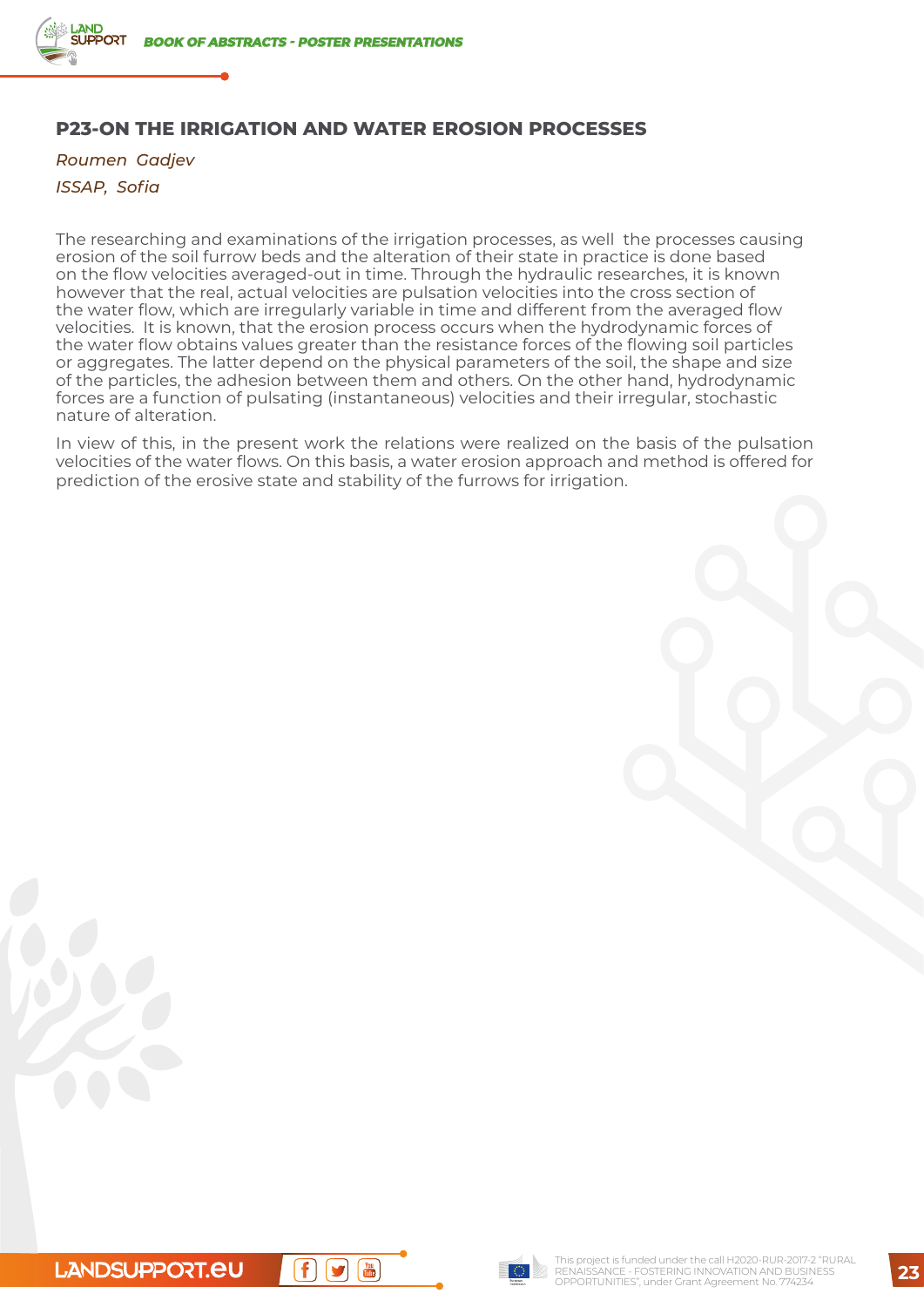# **P24-Modis-your partner in grant consultancy and project management**

### *Kathrin Prebeck, Anca Florea*

*Modis, Belgium*

#### [kathrin.prebeck@modis.com](mailto:kathrin.prebeck@modis.com) *,* [anca.florea@modisbelgium.be](mailto:nca.florea@modisbelgium.be)

Modis recognizes that innovation transforms the way we perform research, develop and market new products, deliver care, communicate with stakeholders, and adhere to regulations. Modis applies best practices and proven methodologies responding to the key business challenges in life science innovations and deliver end-to-end projects and services. Modis has vast experience in project and grant management in EU-funded projects and plays a key role in communication and dissemination activities and stakeholder engagement and alignment.